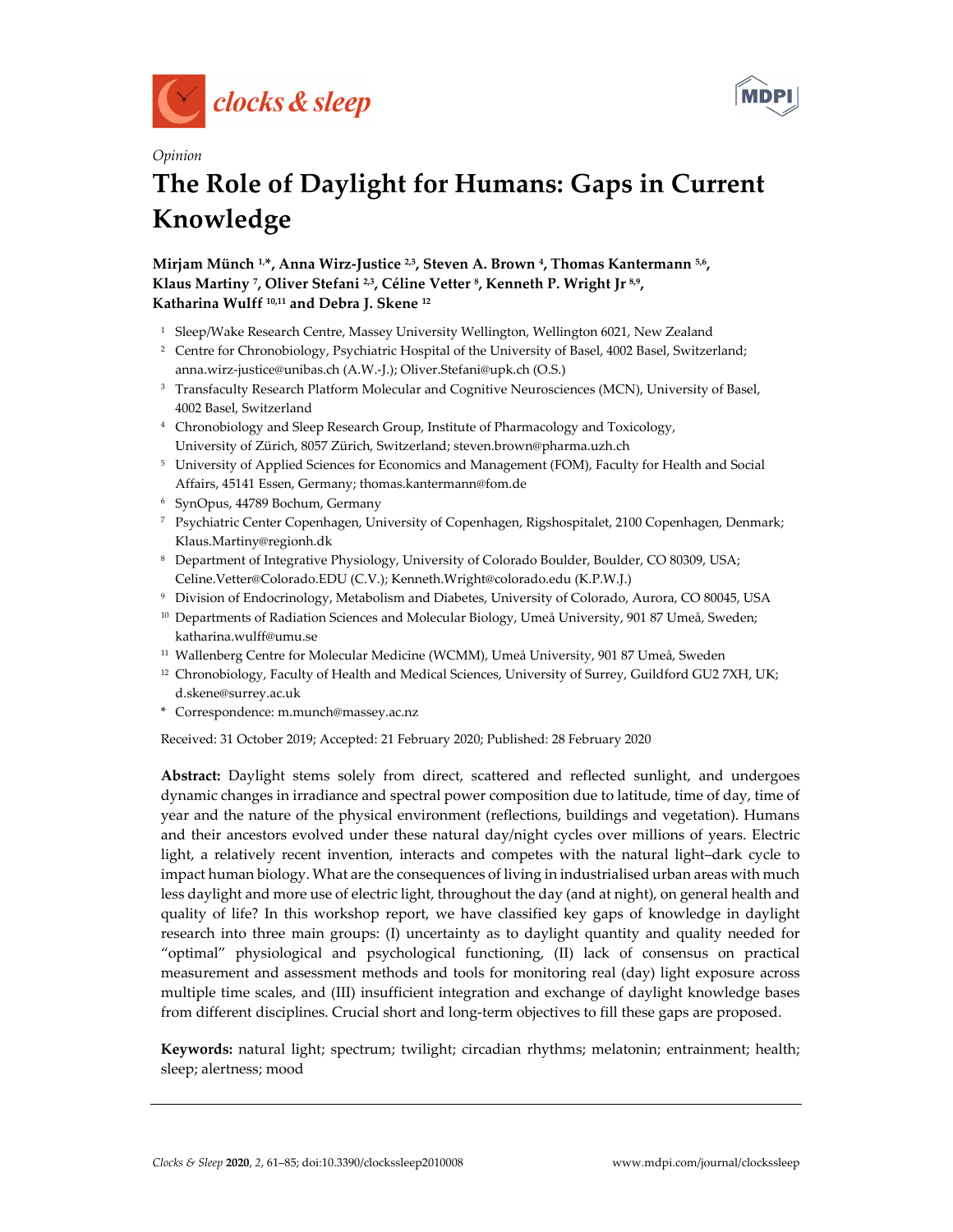# **1. Introduction: The Need to Identify Current Gaps of Knowledge in Daylight Research**

Our rotating planet, with its alternating 24-h light–dark cycles, changing day lengths with seasons, and weather conditions, has major effects on the physiology and behaviour of organisms from prokaryotes to mammals. One adaptive response to this dynamically changing geophysical environment in most organisms has been the evolution of biological time-keeping systems, i.e., biological "clocks" capable of synchronisation (entrainment) to environmental time cues, providing the enormous advantage of anticipation to environmental changes, allowing corresponding adaptations in behaviour (e.g., shelter, reproduction) and physiology (e.g., metabolism, quiescence). Since the early 1980s, it is known that many aspects of biological clock function are highly conserved across species, for example, the intracellular structure of clocks themselves, a feedback loop encoded by dedicated "clock genes" first described in fruit flies [1,2] and later in mammals [3]. Another highly conserved evolutionary mechanism is (day-) light perception via specialised light-sensitive molecules in specific cells on the outer surface of multicellular organisms. Within the animal kingdom, opsins are the common photopigment molecules of all visual systems [4,5]. A unique ancestral photopigment melanopsin—highly conserved and considered the evolutionary linkage between invertebrate and vertebrate photopigments—plays a special role in so-called nonvisual light perception, including circadian photoentrainment [6–8]. The intrinsically photosensitive properties of melanopsin were first described in frog skin [9], and later in mammalian eyes [10–12], including humans [13]. These examples emphasise the fact that important time-keeping processes supporting adaptation to the natural day–night environment evolved over a large time scale (millions of years).

Only very recently on this time scale, i.e., less than 200 years ago, technical progress—the discovery of electric lighting (and electric power)—enabled, for the first time, relative independence from (natural) daylight. Even though this invention has been of great benefit for humankind, it has also thoroughly and irreversibly changed our home, social and work environments. There are two main reasons for these changes: Firstly, relative independence from the natural light–dark cycle fostered 24/7 work and living conditions throughout the developed world. Secondly, the use of electric lighting has not only been restricted to night time but has also made it possible to live and work independently of daylight during the day. There is now growing evidence that these changes have had broad consequences for health<sup>1</sup> issues worldwide (see, e.g., [14]).

One aspect of these health consequences relates to inadequate "entrainment" of biological clocks to electric light. Entrainment is an active process by which environmental time cues, zeitgebers (German for "time cue"), such as the light–dark cycle, produce stable and appropriate timing of internal biological clocks [15–17]. Within the biological rhythm research community, there are concerns about the weakness of zeitgeber strength for circadian entrainment in electrically lit environments (with no or low natural daylight exposure). Circadian disruption, as a consequence of inadequate entrainment, could impact on robustness, regularity, and amplitude of biological rhythms in individuals and within different populations [18]. Adverse health effects, in which the lack of sufficient daylight has been directly (daily light and dark exposure) or indirectly (via circadian misalignment) involved, range from sleep problems and impaired daytime functioning to increased prevalence of chronic diseases such as depression, obesity, diabetes, cardiovascular diseases and cancer [19–26].

The contribution of circadian rhythm disruption to disease pathogenesis is likely to be multifactorial. In other words, when work, social and environmental pressures disrupt the entrainment of circadian rhythms by light and non-photic zeitgebers (food, physical activity), the outof-sync circadian physiology may predispose to altered stress levels and lifestyle changes (fatty diet, alcohol consumption, smoking, self-medication, lack of exercise, short sleep). Together, this will alter multiple brain and body circuits that underpin physical and mental health, representing a multifactorial basis for any form of pathophysiology [27,28].

Scheduled daylight and mixed daylight/electric light exposure conditions may also optimise the effectiveness of certain medications/drugs and reduce side effects directly or indirectly via inducing robust circadian rhythmicity [29]. The latter would enable timed coordination between the kinetics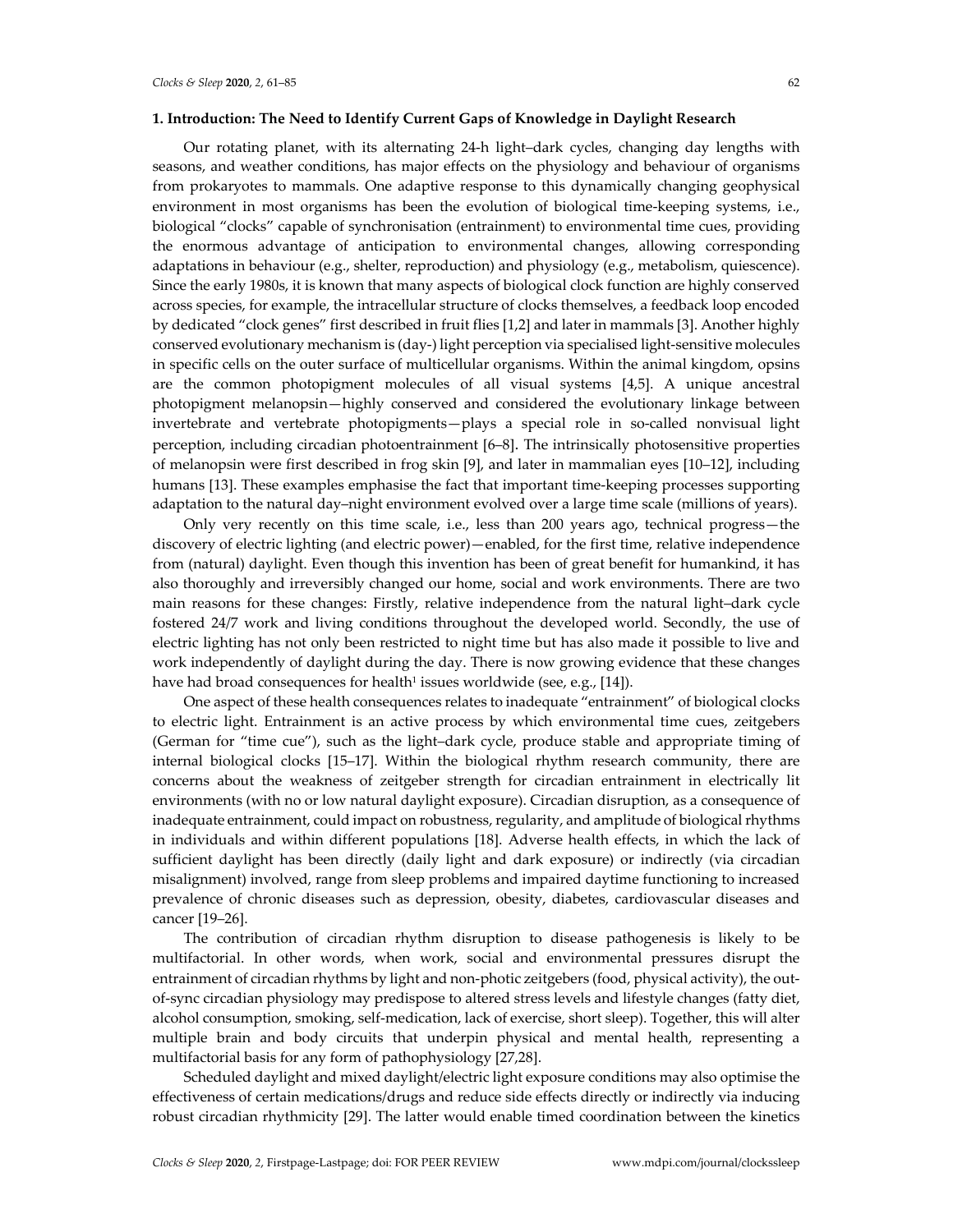of a drug's actions and the host's responsiveness. However, we are just at the beginning of understanding these points, and replication and further larger-scale studies are warranted.

To some individuals, the idea that the light environment has the potential to significantly influence human health outcomes may seem exaggerated. However, this is long established in the commercial application of light (photoperiod, intensity, and spectral balance of wavelengths) in growing plants, flowers, fruits, poultry and livestock [30], though with emerging negative consequences from climate change [31]. Humans may similarly require exposure to specific light patterns for optimal physiological and psychological well-being.

Given the primordial role of light for the circadian system and other non-visual functions and the regulatory role of the circadian system on a multitude of physiological processes, it is crucial to identify (and address) current gaps in daylight research. In this report, we use the term "daylight" to comprise mixed daylight/electric light conditions, which is thus implicitly included throughout the manuscript if not stated otherwise. With respect to health, daylight research should also include the development of coping strategies against chronically altered (day-) light conditions, such as experienced in atypical work schedules, including shift work. Daylight research may also elucidate how adequate daylight exposure could maintain health, prevent disease, and reduce circadian disruption. The main goals of daylight research in a human context are thus: (1) To elucidate the effectiveness of daylight to promote general health, quality of life and foster coping strategies. (2) To develop standardised tools to accurately and continuously measure daylight (and electric light) as well as methodologies to determine its effects on visual, psychological, and somatic functions. (3) To translate existing knowledge about human responses to daylight into appropriate designs for daylight-enhanced buildings and urban settings at the planning stage. This paper addresses these three goals by identifying main knowledge gaps, defining related, unanswered questions, and suggesting possible ways to fill these gaps and develop potential coping strategies.

To identify gaps of knowledge in daylight and to address them is complex because the implications of daylight go far beyond isolated and specialised research areas; they impact broadly on many disciplines such as science of the built environment (physics, engineering, architecture), environmental sciences, medicine, psychology, economics, occupational and social sciences. The unanswered questions related to daylight research are those which have been explored under electric light conditions (mostly in the laboratory) but have not yet been answered for daylight research (which is mainly related to daylight inside buildings). There are questions that are specific to daylight and cannot be (easily) mimicked by electric light (e.g., seasonal changes in day length or twilight conditions). Also, some questions and problems have to date not been addressed either with daylight or electric light. Our report is designed to highlight some of these questions and put daylight into the focus of research. Obviously, quantities and qualities can vary considerably between daylight and electric light, especially inside buildings, and to date, it is unknown whether daylight is superior to electric lighting with respect to the impact on humans (and if so why).

This paper was developed from an interdisciplinary workshop involving members of the Daylight Academy (DLA; www.daylight.academy) in November 2017 in Lausanne (Switzerland). The "missing links" in defining the biological value of daylight (and darkness at night) for human beings were discussed with respect to vast regional differences in daylight availability across the year from the equator to high latitudes. A second meeting took place in June 2018 in Berlin (Germany) to discuss the role of daylight and specify gaps and barriers to the advancement in knowledge. Therefore, the workshop outcome is obviously primarily focused on daylight. In addition, specific action points were named to achieve the goals. These goals include evidence-based knowledgetransfer for enabling practitioners to design living and working spaces and conditions in a regionaladapted manner for the benefit of the inhabitants.

We do not systematically review the literature on the current state of daylight research or carry out a meta-analysis. Since this paper is an enlarged output of two workshops on daylight and its impact on humans, it differs in its formal structure from an experimental study.

This report is envisaged as a framework for stimulating interdisciplinary research and collaborative approaches to the neglected area of daylight research in humans. During the DLA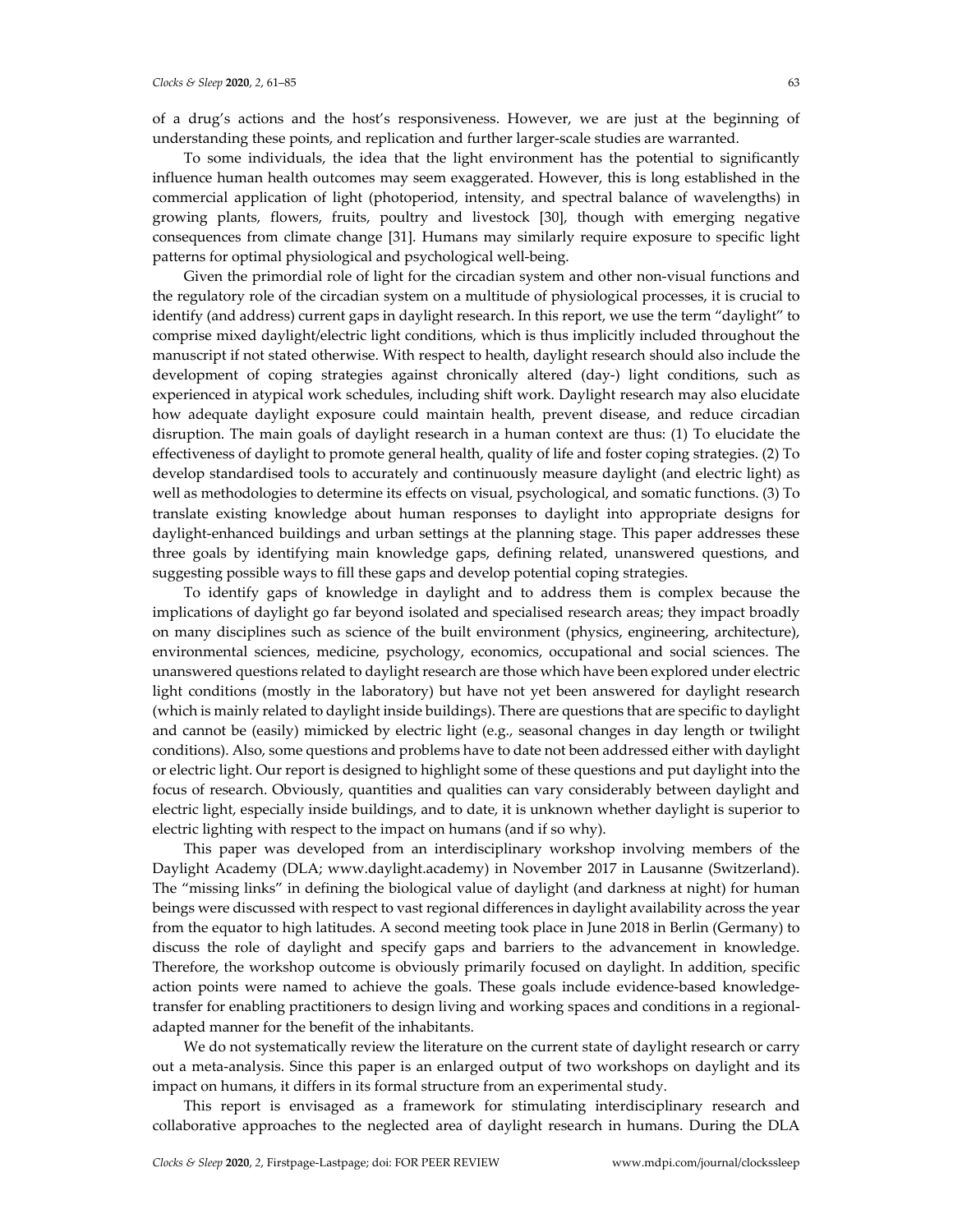workshops, we came up with a list of gaps, which were retrospectively assigned to three main groups (Figure 1): (I) Lack of knowledge regarding the quantity and quality of daylight needed for "optimal" physiological and psychological functioning (optimal = relating to best possible quality of life for an individual); (II) Lack of consensus on practical measurement and assessment methods and tools for real (day-) light exposure across multiple time scales, especially under long time recording periods (e.g., circadian, seasonal contexts); and (III) insufficient integration and exchange of knowledge bases related to daylight from different disciplines. This grouping is not based on any *a priori* concept, but rather grew out of the two workshops and meetings within the DLA. A summary of the many *physical* differences between the properties of daylight and electric light have been recently published by members of the DLA [30,32].



**Figure 1.** The identified three main groups of gaps of knowledge in daylight research.

# **2. Gaps Group I: Lack of Knowledge Regarding Quantity and Quality of Daylight Needed for "Optimal" Physiological and Psychological Functioning**

We live in a global and increasingly digitised 24/7 society. Among the key gaps in daylight research is the lack of knowledge about timed combinations of quantity and quality of daylight (including mixed day/electric light conditions) required by a given individual each day. This information is necessary to cope with and mitigate challenges arising from electrically lit life and work conditions. The term "optimal" hereby refers not to an absolute value, but rather to the best possible quality of life for an individual under his or her environmental conditions. Lighting standards for the visual system have been developed; here, we focus primarily on the non-visual physiological and psychological functions. This first group of gaps in daylight research contains a variety of different subgroups: (Section 2.1) vision and visual comfort; (Section 2.2) physiology and behaviour; (Section 2.3) circadian entrainment; (Section 2.4) "optimal" (day-) light dose; (Section 2.5) light sensitivity; (Section 2.6) therapeutic aspects; (Section 2.7) risks; (Section 2.8) inter-individual differences; (Section 2.9) work conditions; and (Section 2.10) environmental factors.

# *2.1. Open Questions for the Effects of Daylight on Vision and Visual Comfort*

The effects of electric light on vision (e.g., [33,34]), or light conditions for vision at workplaces (e.g.,[35]) were extensively explored many decades ago, but it is still not clear whether there are daylight-specific influences on vision, visual capabilities, visual processing and comfort, which may arise from the physical differences between daylight and electric light [32]. More specifically:

• Daylight impacts on vision and visual comfort with respect to colour perception [36], colour preferences (e.g., [37]), as well as homogeneity, dynamics, glare and flicker from mixed daylight/electric lighting conditions (e.g., [38]).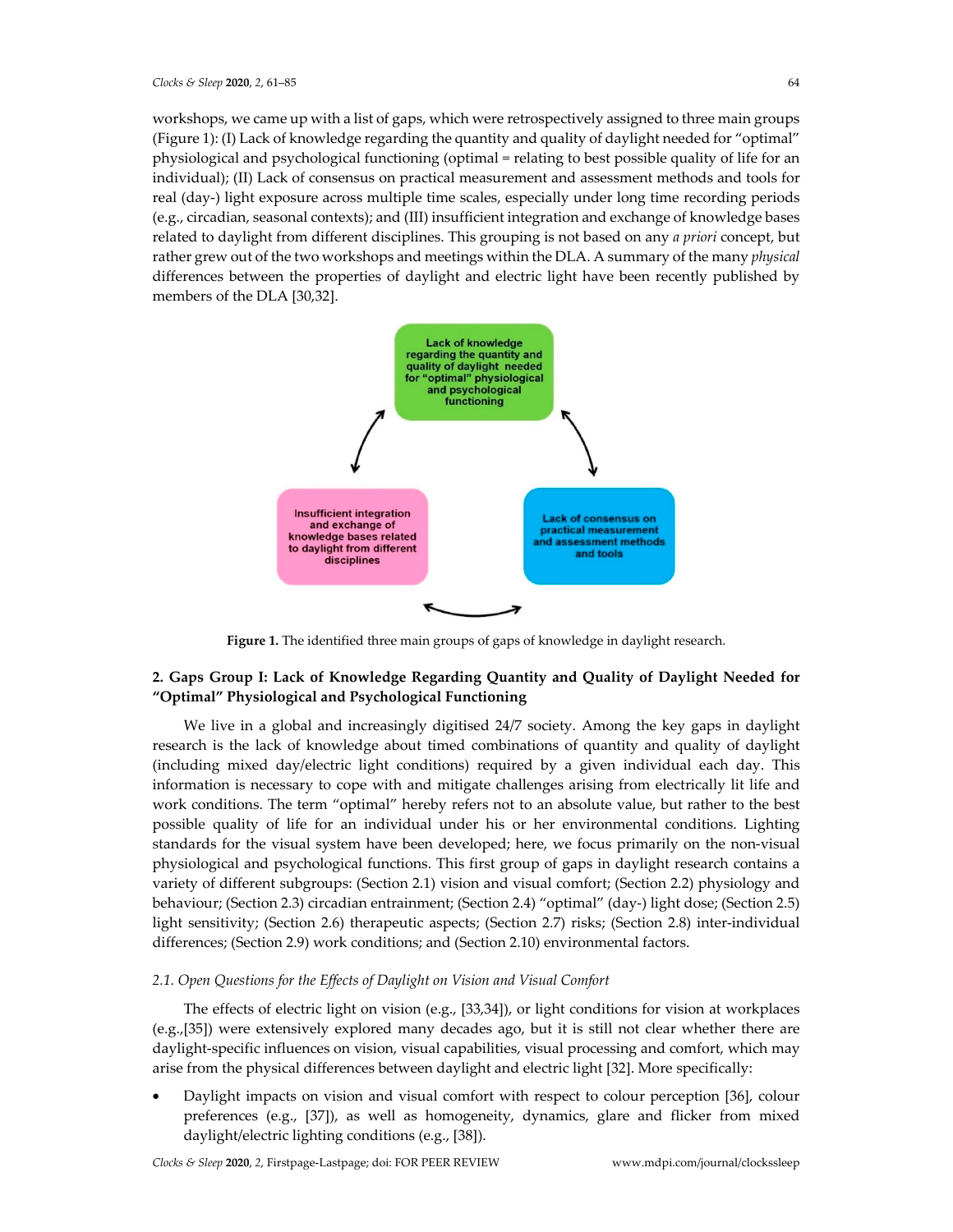• There is considerable literature on visual comfort and glare evaluations with daylight inside buildings, e.g., [39], but very little is known about mixed/synergistic effects of high visual comfort together with non-visual functions such as alertness, mood [40–42] and indoor temperature perception [43,44]. These mixed/synergistic effects are missing not only for daylight but also for mixed electric/daylight conditions.

# *2.2. How Does Daylight Impact on Physiology and Behaviour Beyond Vision?*

There is now a large body of evidence from human studies on the non-visual physiological and psychological effects of electric light under controlled laboratory conditions (e.g., [45–62]). An increasing number of studies have also investigated the non-visual effects of daylight alone or with mixed daylight/electric light (e.g., [43,63–68]), which better reflects the situation at most work and residential places. A big difference with daylight is, of course, that there is also usually a view, i.e., being outdoors or looking out of the window into green (or built) spaces, to the sky, which per se is positively rated [69–71]. Some examples of knowledge gaps in daylight research for five non-visual functions are shown in Table 1.

**Table 1.** Some open questions in mixed electric light/daylight research related to metabolic functions, sleep, alertness and cognition as well as physical activity.

| i) Metabolic functions                                                                                                                        |                                                                                                                                                                                                                                                                                                                                                                                                                                                                                                                                                                        |
|-----------------------------------------------------------------------------------------------------------------------------------------------|------------------------------------------------------------------------------------------------------------------------------------------------------------------------------------------------------------------------------------------------------------------------------------------------------------------------------------------------------------------------------------------------------------------------------------------------------------------------------------------------------------------------------------------------------------------------|
| How does electric light and/or<br>daylight affect metabolic functions?                                                                        | This question is closely related to meal timing, caloric intake and meal composition, or weight loss. A few<br>studies have investigated these aspects under laboratory conditions [72-74], but not yet under daylight<br>conditions. The question is whether daylight exposure specifically affects the timing of meals, post-<br>prandial responses, temperature regulation, metabolism, body composition and the gut microbiome?                                                                                                                                    |
| ii) Sleep                                                                                                                                     |                                                                                                                                                                                                                                                                                                                                                                                                                                                                                                                                                                        |
| Does daylight and/or mixed<br>daylight/electric light conditions<br>during the day mediate better sleep<br>quality at night, and if yes, how? | There is some evidence that indoor and/or outdoor bright light exposure during the day leads to longer<br>sleep duration and increases sleep quality as was shown in laboratory and field studies [63,64,75]. Electric<br>light exposure (with a spectral power distribution closer to daylight than standard LED-light) during<br>daytime enhances slow wave sleep (= 'deep sleep') [76] and brighter ambient light (compared to dim light)<br>increased homeostatic sleep pressure during wakefulness [77]. The following questions relate to daylight<br>and sleep: |
|                                                                                                                                               | Does insufficient sleep (partial and/or chronic sleep deficit) counteract beneficial daylight exposure<br>effects?                                                                                                                                                                                                                                                                                                                                                                                                                                                     |
|                                                                                                                                               | Can sufficient daytime light exposure offset negative consequences of electric light exposure at night<br>$\bullet$<br>- with respect to entrainment, sleep, performance and health outcomes [78-80]?                                                                                                                                                                                                                                                                                                                                                                  |
| iii) Alertness and cognition                                                                                                                  |                                                                                                                                                                                                                                                                                                                                                                                                                                                                                                                                                                        |
| How do daylight-specific properties<br>affect alertness and cognitive<br>functions?                                                           | Many laboratory studies with steady state electric lighting showed light-dependent alertness [45,46,49,81-<br>83] and cognitive repercussions [46,53,55]. A few studies have looked at spectrally tuned electrical light<br>conditions and alertness and cognition [76,84-86].                                                                                                                                                                                                                                                                                         |
| iv) Physical activity                                                                                                                         |                                                                                                                                                                                                                                                                                                                                                                                                                                                                                                                                                                        |
| Does physical activity and daylight<br>interact to induce larger phase shifts<br>of the circadian clock?                                      | From studies in the laboratory there is a phase-response curve of physical activity with both phase delays<br>and advances at specific times of day [87]. Activity facilitates phase delays in very dim light [88]. The<br>question relates to the interaction of exercise with (day-) light exposure as shown with cycling<br>performance [89].                                                                                                                                                                                                                       |

### *2.3. Gaps of Knowledge on Circadian Entrainment*

Most chronobiological research in humans over the past 50 years has mainly dealt with (controlled) electric light in the laboratory, "bunkers" or caves [90–97]. The biggest issue here is certainly removal from any natural photic context and reduced external stimuli. These studies were necessary to understand what we currently know, but now it is time to move to more naturalistic approaches, including studying daylight, and/or mixed electric light/daylight during the daytime [98]. Surprisingly, there are only a few studies looking at circadian entrainment in humans under natural conditions [78,79], and most of them have been short-term studies. There is evidence from a few isolated populations, still living without electric lighting, that the circadian phase of entrainment relative to the external light–dark cycle is indeed different from that in regions supplied with electric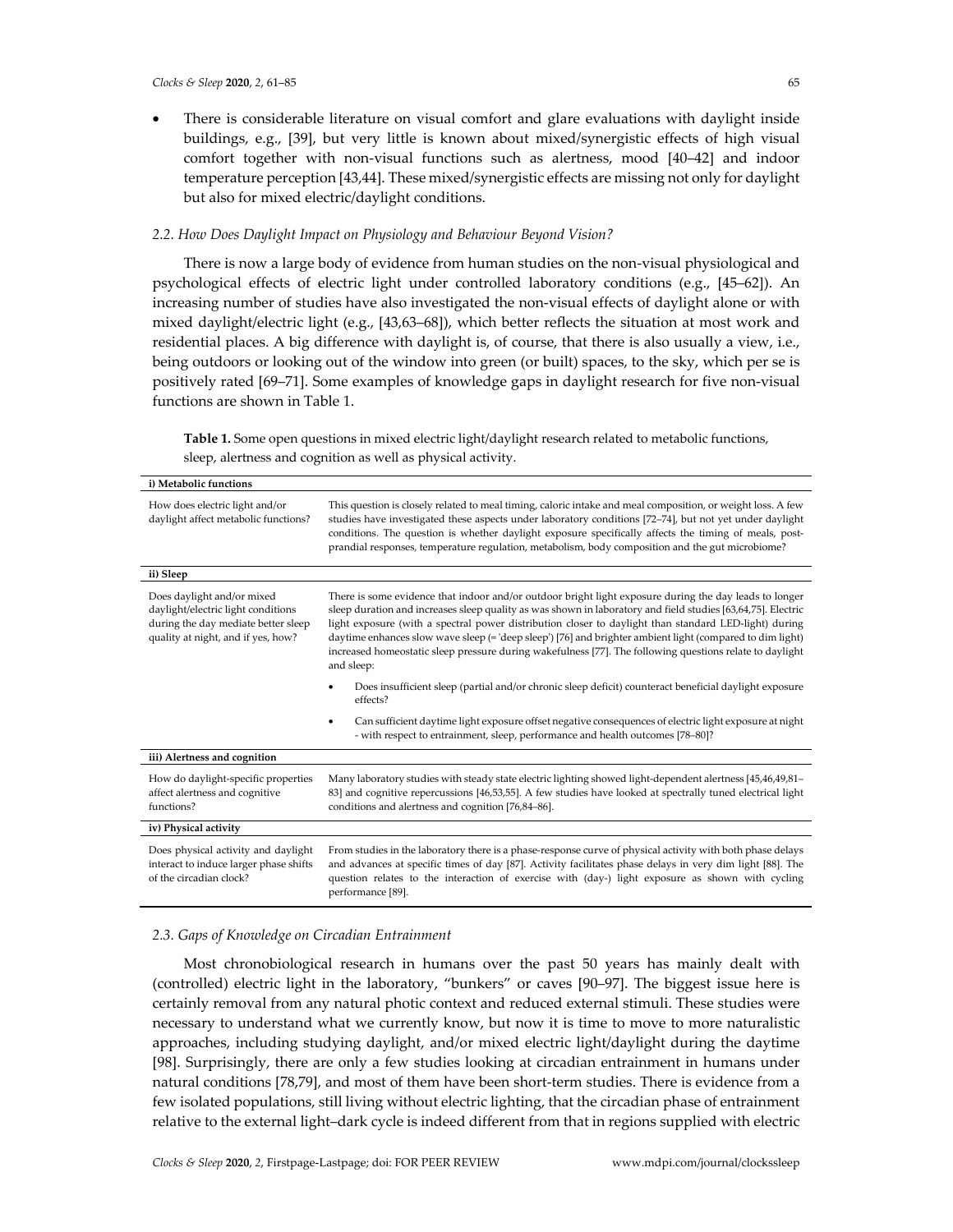light sources [99]. There is a considerable gap of knowledge about the impact of natural light under real-life conditions, as summarised in Table 2.

| Daylight and circadian entrainment                                    |                                                                                                                                                                                                                                                                                                                                                                                                                                                                                                                                                                                                                                                                                                                                                                                                                                                                                                                                      |
|-----------------------------------------------------------------------|--------------------------------------------------------------------------------------------------------------------------------------------------------------------------------------------------------------------------------------------------------------------------------------------------------------------------------------------------------------------------------------------------------------------------------------------------------------------------------------------------------------------------------------------------------------------------------------------------------------------------------------------------------------------------------------------------------------------------------------------------------------------------------------------------------------------------------------------------------------------------------------------------------------------------------------|
| i) Daylight properties:<br>Quality / quantity                         | Which combinations of daylight qualities and quantities are relevant for circadian entrainment (alone<br>and in combination with electric light sources) and dependent on time of day?                                                                                                                                                                                                                                                                                                                                                                                                                                                                                                                                                                                                                                                                                                                                               |
| Spectrum / colour                                                     | Which frequency bands of the electromagnetic spectrum are relevant when and how important is the<br>integration of colour [100]?                                                                                                                                                                                                                                                                                                                                                                                                                                                                                                                                                                                                                                                                                                                                                                                                     |
| Dynamics                                                              | Do ultradian variations / dynamics of daylight play a role in circadian entrainment?                                                                                                                                                                                                                                                                                                                                                                                                                                                                                                                                                                                                                                                                                                                                                                                                                                                 |
| Twilight                                                              | What is the role of twilight (dawn and dusk) for circadian entrainment in humans [101,102]? For<br>example, is the colour signal of the "blue hour" as important for humans as it is for mice [103,104]?                                                                                                                                                                                                                                                                                                                                                                                                                                                                                                                                                                                                                                                                                                                             |
| Polarisation of daylight                                              | What is the role of polarised daylight? Direct sunlight is not polarised but daylight from a particular<br>region of the sky is partially polarised. In contrast to bees, humans can hardly perceive polarised<br>light, however a physiological influence of polarised light on humans cannot yet be excluded. A study<br>by Brainard et al. showed no difference between unpolarised and polarised light on melatonin<br>suppression [105].                                                                                                                                                                                                                                                                                                                                                                                                                                                                                        |
| Role of light distribution in the visual field, direction<br>of light | A further characteristic of daylight is its large-area expansion with an unobstructed view of the sky.<br>Non-human primates have ipRGcs distributed over the entire retina with a density of 3-5 cells/mm <sup>2</sup> ,<br>and a maximum concentration of 20-25 cells/mm <sup>2</sup> around the fovea [106]. Since rods, cones and the<br>ipRGCs in the eye are distributed over large areas of the retina, it is assumed that the non-visual effect<br>of light is greatest when the light comes from a large source, such as an indirect illumination of a large<br>bright area. In nature, this light comes from the sky. If only a small area of the retina is illuminated,<br>as is the case with directed light from a spot, a weaker non-visual effect is assumed. The direction of<br>light seems to be crucial at least for electric light that was shown to affect melatonin suppression [107-<br>109] and sleep [110]. |
| Season, latitude and day length                                       | Does photoperiod length impact on circadian entrainment? From the literature it is known that there<br>are differences in humans under purely natural seasonal lighting conditions when compared to<br>mixed natural/electric light conditions [78,79,111].                                                                                                                                                                                                                                                                                                                                                                                                                                                                                                                                                                                                                                                                          |
| ii) Effect on peripheral tissues                                      | How does electric light and/or daylight (indirectly) influence peripheral clock tissue function (e.g.,<br>metabolism, immune function, cardiovascular function, cell repair, detoxification, mitochondrial<br>turnover)?                                                                                                                                                                                                                                                                                                                                                                                                                                                                                                                                                                                                                                                                                                             |
| iii) Circadian misalignment / disruption                              | How can electric and/or daylight help to mitigate circadian misalignment / circadian disruption (e.g.,<br>in shift workers [112-114], adolescents)?                                                                                                                                                                                                                                                                                                                                                                                                                                                                                                                                                                                                                                                                                                                                                                                  |

**Table 2.** Gaps in knowledge about the impact of natural light under real-life conditions.

# *2.4. What is the "Optimal" Dose of Daylight with Respect to Intensity, Spectrum and Timing?*

From laboratory studies with electric lighting interventions during the daytime, mixed doseresponse effects have been reported for intensity, duration and spectral composition: Some studies found effects of daytime/evening electric light exposure on subjective and/or objective variables [52,86,89,115], while others did not [82,116]. Few studies have been conducted under daylight conditions only or mixed daylight/electric light conditions, and most of these are applied or seminatural studies [40,65,78]. The general unanswered questions are related to daylight thresholds, duration/intensity and spectral responses, as well as the role of the dynamics of daylight. To date, these complex daylight properties have not been evaluated in a single model. There is evidence of a complex interaction between different subtypes of ipRGC (modulated by rod and cone input), which depend on the daylight spectrum and irradiance [117]. Finally, the main question also remains—why should daylight be different from findings with electric light? The outstanding questions are summarised in Table 3.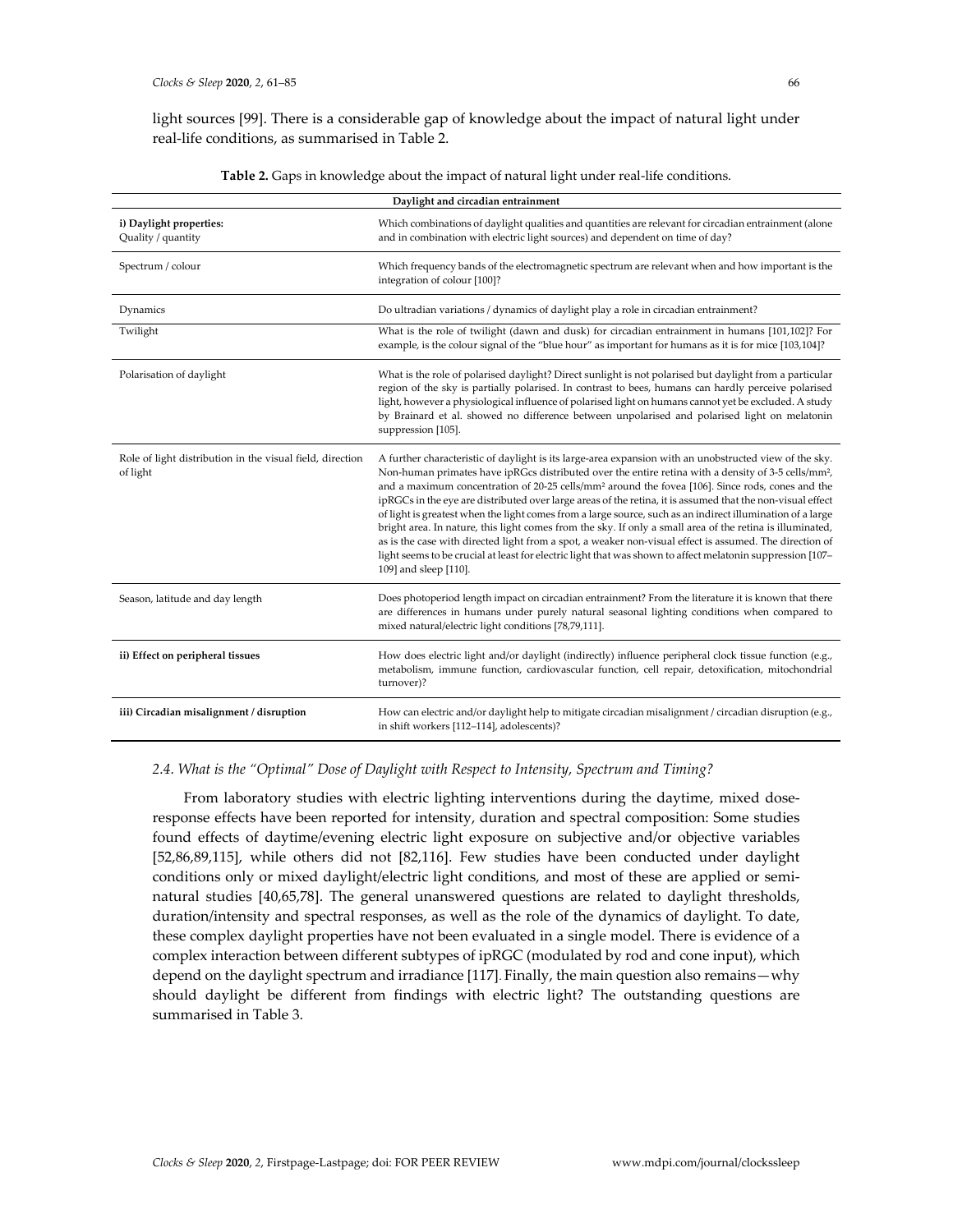**Table 3.** Unanswered questions related to properties of daylight and or electric light indoor lighting conditions.

| Spectral range                         | Does the fact that the spectral power distribution of daylight goes beyond the visible range make a difference for non-visual functions, when compared to<br>electric light? For example, the infrared (IR) portion that is always present in daylight is non-existent in electric light (except for banned incandescent light<br>sources). It might have an important role for the retina, since a large body of literature suggests connections between long-wavelength radiation and<br>(beneficial) physiological functions in the retina (see e.g., [118,119]). In addition, there is probably a specific role of the spectral power distribution and<br>colour of twilight, as shown in rodents [103,104]. |
|----------------------------------------|------------------------------------------------------------------------------------------------------------------------------------------------------------------------------------------------------------------------------------------------------------------------------------------------------------------------------------------------------------------------------------------------------------------------------------------------------------------------------------------------------------------------------------------------------------------------------------------------------------------------------------------------------------------------------------------------------------------|
| Duration and thresholds                | What are daylight or mixed electric/daylight exposure durations [52,120] and thresholds for non-visual functions, under real life circumstances?<br>What is the threshold of daylight/electric light conditions in the evening/night that does not interfere with sleep onset/propensity?                                                                                                                                                                                                                                                                                                                                                                                                                        |
| Dose-response relationships            | What are the dose-response relationships for daylight and mixed daylight/electric light exposures for non-visual functions? In particular, with regard to<br>the interaction of circadian and homeostatic processes with environmental conditions – that include electric light.                                                                                                                                                                                                                                                                                                                                                                                                                                 |
| Irradiance and spectral<br>composition | Daylight is spatially and temporally variable. These changes take place over very wide frequency bands:<br>What are these frequency bands, irradiances and are these variations required for the circadian system and other non-visual functions?<br>What is the influence of different contrasts of daylight or mixed electric light/daylight for photoreceptors (i.e., high vs. low melanopic irradiance) as<br>was shown for electric light on visual perception [121], pupil light reflex and alertness [84,86]?                                                                                                                                                                                             |
| 24 h-Dynamics                          | How do the 24-h dynamics of daylight impact on non-visual functions?                                                                                                                                                                                                                                                                                                                                                                                                                                                                                                                                                                                                                                             |
| Light history                          | How can prior light history (see Table 4) of any light exposure be incorporated into the above-mentioned outcomes?                                                                                                                                                                                                                                                                                                                                                                                                                                                                                                                                                                                               |
| Therapeutic use of light               | Light treatment has been established for winter and other depressive disorders and circadian sleep disturbances [122-125]. What should the daylight<br>exposure recommendations be for these different therapeutic interventions (regarding intensity, spectrum, timing and prior light exposure)?                                                                                                                                                                                                                                                                                                                                                                                                               |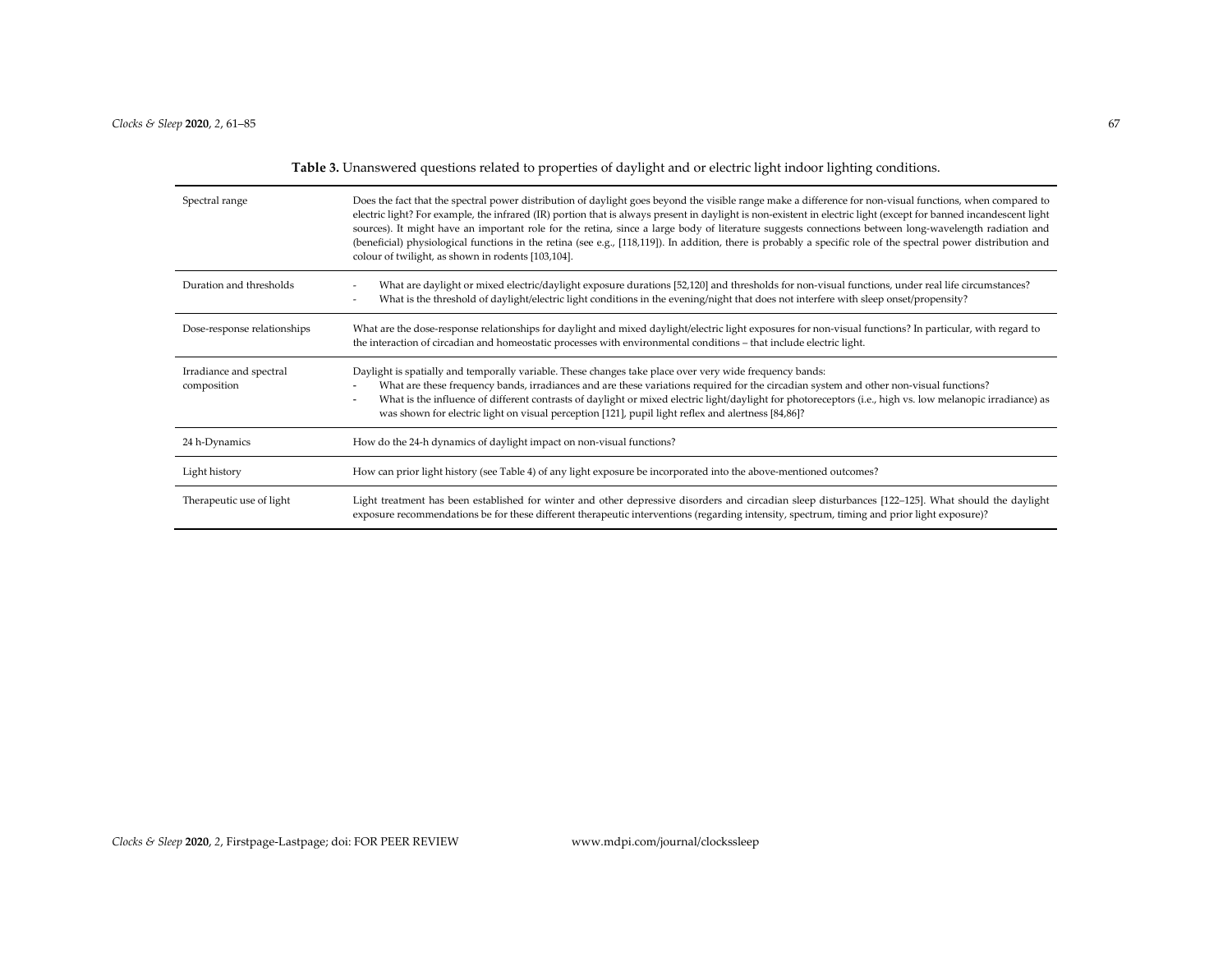# *2.5. How Does Daylight Influence Light Sensitivity Functions?*

There are a few field and laboratory studies showing indirectly that sensitivity to light increases when there is a lack of daylight or predominantly low indoor light exposure [126–130], but there is no consensus how to measure light sensitivity nor about the length of daylight nor the mixed electric light/daylight exposure necessary to counteract such increased sensitivity. This is of great importance since chronic exposure to low daylight levels during daytime may increase vulnerability to light in the evening/night due to increased sensitivity, as shown under electric light [80,131,132].

Another aspect of daylight and retinal functions is the question of underlying mechanisms and counterstrategies for the recent high increase of myopia cases in children (e.g., South East Asia). Growing evidence suggests that chronic low daylight exposure is one of the possible triggering factors; for a recent review, see [133].

### *2.6. Is Daylight Exposure Effective as a 'Treatment'?*

There is clear evidence for the therapeutic use of controlled bright and/or dynamic light exposure (with or without daylight) in hospitals and nursing homes [134–138], as well as light therapy lamps for a variety of psychiatric (e.g., seasonal and non-seasonal affective disorder, bipolar depression [123–125], ADHD [139], borderline personality disorder [140]), neurologic (Parkinson's disease [141,142]), and medical disorders to improve sleep (e.g., [143]) or reduce fatigue [144]. Only a few studies have explored scheduled daylight exposure for therapeutic use to obtain information about duration and timing as related to improvement [145–148].

The question is why not use daylight instead of light therapy lamps since daylight is freely available and without energy costs, and there are other beneficial effects with daylight exposure such as a view, contact with nature, other people? There is, at present, insufficient evidence to replace light therapy lamps with timed daylight as treatment for the above indications. It would be important and practical—to know if daylight is equally effective or even superior to electric light as therapy. One study in seasonal affective disorder suggested outdoor light is equivalent in response [145]. We need to know if regular daylight exposure or mixed electric light/daylight (and darkness at night) enhances recovery/promotes health in hospitalised patients more efficiently (e.g., post-surgery, intensive care [149–151]), and in healthcare institutions (e.g., psychiatric wards, nursing homes [152,153]) than with electric light alone. The question arises as to which daylight interventions are needed for which groups (e.g., patients with impaired vision/visual blindness, circadian rhythm sleep–wake disorders, depression and other psychiatric/neurologic diagnoses), adolescents or older people, shift workers, men and women?

## *2.7. Are There Risks of Daylight Exposures (e.g., Systemic Diseases, Dermatology, Ophthalmology)?*

Much is known about the direct UV risk from sunlight for skin and eyes in humans, and current regulations are regularly evaluated [154]. National programs to reduce skin cancer have been launched worldwide. There is, however, only very little evidence as to whether having full sun protection all the time is beneficial for other physiological functions. A recent study (performed in South Asia) showed that wearing a sun hat and sunglasses while being outside still allows a good portion of daylight to be transmitted via the eyes [155], but this finding also needs to be shown for places further from the equator.

In addition: How can light-sensitive populations be protected from too much (day-) light (e.g., porphyria patients, patients taking light-sensitising medications, photophobic patients, patients with migraine, certain patients with retinal damage, patients with skin diseases), whilst still retaining enough exposure to ensure proper/adequate functional outcomes (e.g., vitamin D synthesis, sleep quality, waking functions, circadian entrainment and general health)?

# *2.8. Gaps of Knowledge Related to Individual Differences*

*Clocks & Sleep* **2020**, *2*, Firstpage-Lastpage; doi: FOR PEER REVIEW www.mdpi.com/journal/clockssleep We know of some factors that can explain inter-individual differences in response to light exposure, including age, chronotype, gender, genotype and many more. However, there is much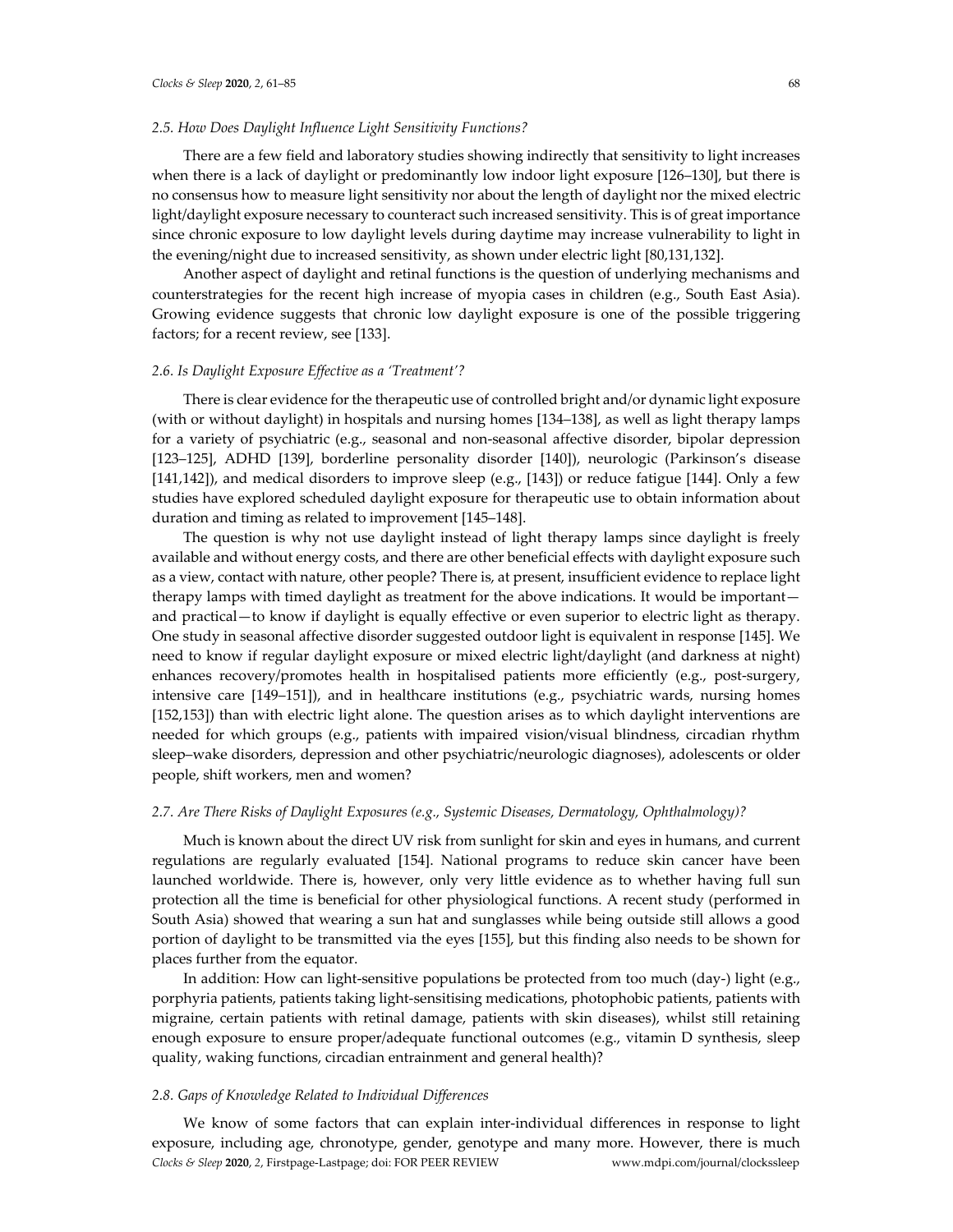more unknown, and it is not clear whether these inter-individual differences are manifested under daylight conditions. Here (Table 4), we list some of the known inter-individual "trait" differences mainly in response to electric light, which also need to be considered for daylight research (and where the mechanisms remain to be elucidated). Some of these inter-individual differences are only known for non-human species and have not yet been explored in humans. Beyond these inter-individual traits, it might also be important to know what the consequences of such differences are—for example, sex differences in the perception of light of a special quality might lead to implications on the societal aspect of gender for light applications.

**Table 4.** Inter-individual trait and state differences in response to electric light or mixed electric light/daylight.

#### **i) Physiological differences:**

- Light sensitivity in adults [156-158] and children/adolescents [159-161], and elderly (less light transmission with age due to e.g., yellowing of the lens, cataracts [162–165], reduced pupil size [163,166]),
- Pupil responses to light in healthy persons [167-170] and patients with eye disease [171-175]
- Light responses depending on generalised medical and psychiatric status [176-179] and medication [180]

#### **ii) Genetic differences:**

- Known for the clock gene PER3 [181] and epigenetic modulators [182]
- Genetic missense variant for melanopsin gene in seasonal affective disorder patients [183]
- Melanopsin gene polymorphism [184] revealed changes in light sensitivity
- Is there genetic adaptation of light sensitivity to geographical latitude, as was suggested for a polymorphism in PER3 gene length depending on latitude [185]?

#### **iii) Cultural, behavioural differences:**

- Cultural and social differences (e.g., clothing) [186,187]
- What are the societal and ethnic/cultural differences in outdoor-related behaviour [188]?
- How do various climate constraints limit going outdoors [186]?

#### **iv) Mixed physiological/behavioural effects:**

- Different photic histories, due to inter-individual differences in sleep/wake patterns [158,189] and/or
- work/social schedules [126,128,190–192] (see also below morning/evening types),
- Sex / gender [193,194]
- Does (day-) light exposure during pregnancy and early postnatal periods play a role in individual eye development
- and circadian behaviour as shown in mice and rats [195,196]?
- Morning/evening types [197–199] (i.e., chronotypes [200,201] which may be considered a behavioural trait or as
- proxy for phase of entrainment) and their preferences / choices for light [67,202,203]

# *2.9. Gaps of Knowledge in Daylight Research for Work Conditions*

Many field studies have tested different electric light scenarios at work, but from most of the studies, it is not clear if and how daylight exposure in addition to electric light was considered for the analysis; therefore, many questions remain. In addition, many aspects related to work conditions overlap with general aspects, as mentioned in Sections 2.1–2.5 and 2.7–2.8. Table 5 summarises some specific work and daylight associated questions:

| Daylight conditions for individuals<br>at workplaces                  | How much and which qualities of daylight do different individuals/groups receive at their work- and living<br>places (24/7), and how does this relate to their health status?                                                                                                                                                                                                                                                                                                                                                                        |
|-----------------------------------------------------------------------|------------------------------------------------------------------------------------------------------------------------------------------------------------------------------------------------------------------------------------------------------------------------------------------------------------------------------------------------------------------------------------------------------------------------------------------------------------------------------------------------------------------------------------------------------|
| Daylight exposure as a<br>countermeasure (for shift workers)          | Can daylight be a means to counteract the detrimental effects of "light at the wrong time of day", such as occurs<br>with light in the evening or with (night) shift work? The reason might be that light during the day has a<br>desensitisation effect for light exposure in the evening (see Tables 3 and 4: light history), and in night shift<br>workers bright light exposure after daytime sleep could help readjustment to the daytime work hours [204], see<br>also recent recommendations of the 'Working Time Society' (WTS/ICOH; [113]). |
| Daylight and visual comfort and<br>non-visual functions at workplaces | Are existing workspace regulations on glare and visual comfort at workplaces sufficient to concomitantly<br>provide good and 'biologically relevant' daylight conditions [192]?                                                                                                                                                                                                                                                                                                                                                                      |
| View / window                                                         | How important is the view out of the window and the environment outside the window [205] for workplace-<br>related variables such as performance and alertness?                                                                                                                                                                                                                                                                                                                                                                                      |

**Table 5.** Identified workplace daylight as well as mixed electric light/daylight associated questions.

*Clocks & Sleep* **2020**, *2*, Firstpage-Lastpage; doi: FOR PEER REVIEW www.mdpi.com/journal/clockssleep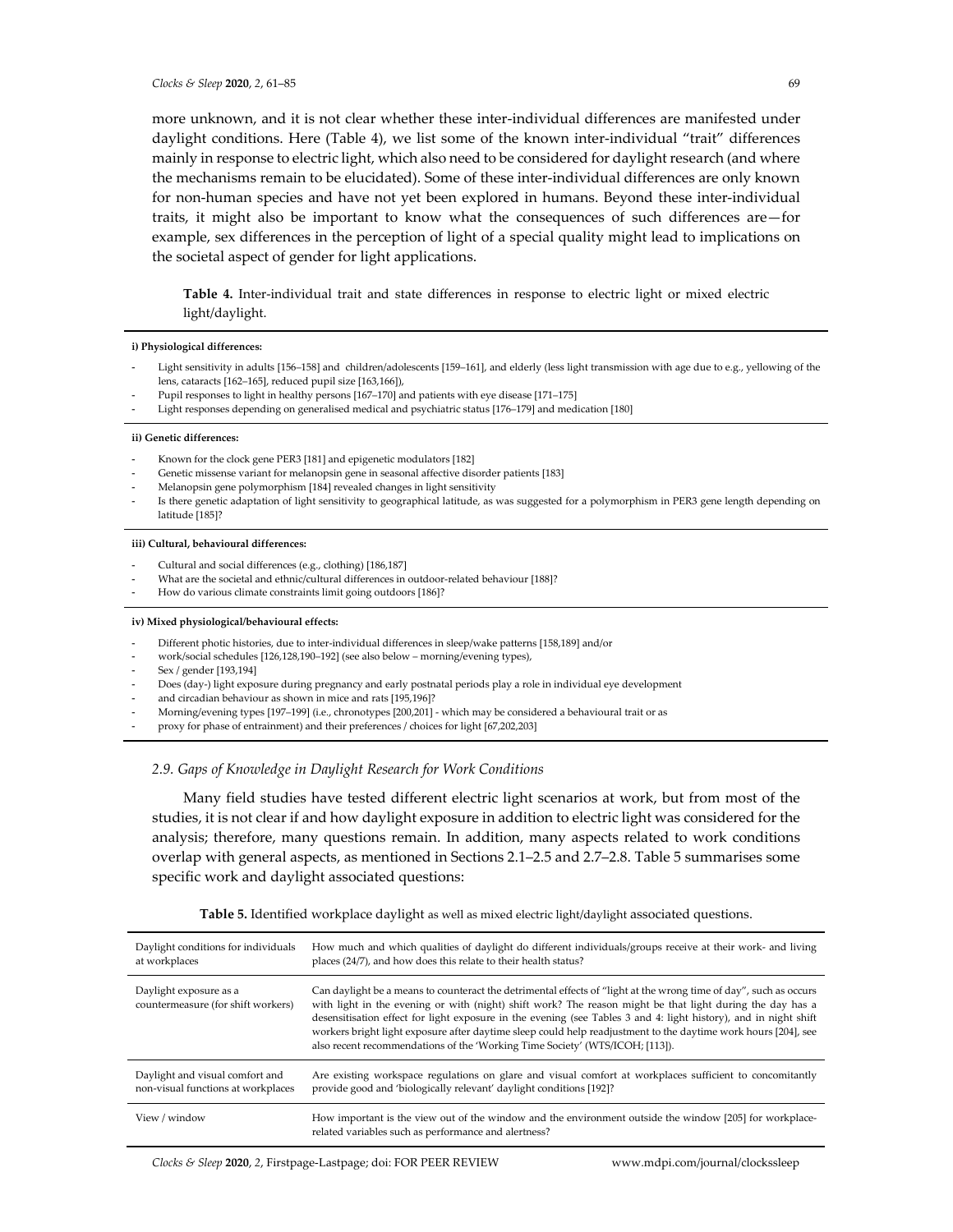# 2.10. Gaps in Knowledge of Daylight Research Related to Environmental Factors

In our built environment, many factors influence the quantity and quality of daylight exposure. These mostly physical factors are per se well known, but the interactions with and consequences on humans of latitude, time zones, micro- and macroclimate, architecture and urban settings are only poorly understood (Table 6). Therefore both the spectrum and intensity of the daylight influx which reaches indoor rooms matters, and is, of course, dependent on architectural properties, building orientation, windows size, glazing, and geographical latitude. And lastly, how relevant is the concept of the "biophilia" hypothesis, which describes that humans tend to find connections with nature and living organisms, in this context (e.g., [206])?

| Impact of latitude, time zones, climate                      |                                                                                                                                                                                                                                                                                                                                                                                            |  |
|--------------------------------------------------------------|--------------------------------------------------------------------------------------------------------------------------------------------------------------------------------------------------------------------------------------------------------------------------------------------------------------------------------------------------------------------------------------------|--|
| Seasonal changes                                             | Does exposure to seasonal changes in day length have consequences for human physiology and health, as some of<br>the existing literature suggests [79,111,207,208]?                                                                                                                                                                                                                        |  |
| Latitude                                                     | In those most vulnerable e.g., living at high latitudes, light therapy and improved home/work lighting has been<br>shown to be useful for winter depression and sleep disorders, given that there is insufficient daylight for some<br>months of the year [209,210].                                                                                                                       |  |
| Location within time zone                                    | Does the location within a time zone modify daylight's effect on an individual's circadian phase [208,211]?                                                                                                                                                                                                                                                                                |  |
| Daylight saving time (DST)                                   | Is there a long-term effect of daylight saving time [212-215] on wake and sleep physiology?                                                                                                                                                                                                                                                                                                |  |
| Micro/macroclimate                                           | How does ambient temperature, humidity, and air pollution modulate daylight's effects on physiology?                                                                                                                                                                                                                                                                                       |  |
| Rural vs. urban<br>environments                              | Is there a difference in daylight exposure dose between those living in rural vs. urban environments?                                                                                                                                                                                                                                                                                      |  |
| Architecture, urban design                                   |                                                                                                                                                                                                                                                                                                                                                                                            |  |
| Daylight conditions in<br>buildings                          | What role do the complex daylight conditions in buildings, such as building orientation, window positioning,<br>glazing, play on visual comfort/adversity (glare), productivity and performance, circadian entrainment and health<br>in general [32,216,217]? Could architecture be deployed to accentuate spatial-temporal modulation of daylight to<br>stimulate retinal photoreception? |  |
| Glazing                                                      | How do single vs. double vs. triple glazing systems, electrochromic windows, and new technologies such as smart<br>windows with integrated micro-daylighting systems influence health [218]? How effective is dynamic glazing in<br>order to address heat emission and light?                                                                                                              |  |
| Floor orientation, spatial<br>distribution of daylight       | How does the location of apartments (floor and geographical orientation) within a given building, and the indoor<br>spatial distribution of daylight, affect human health?                                                                                                                                                                                                                 |  |
| Daylight enhanced qualities                                  | What design can provide daylight-enhanced qualities in single buildings and urban settings?                                                                                                                                                                                                                                                                                                |  |
| Complementation with<br>electrical light/daylight<br>systems | How can the geographical orientation of a building, which determines its indoor light intensity, be<br>compensated/complemented with daylight systems/electric light?                                                                                                                                                                                                                      |  |
| (Day-) light control systems                                 | How should modern (light) sensor and controller technology be used to support health, performance, and well-<br>being of its inhabitants?                                                                                                                                                                                                                                                  |  |
| Self-control of (day-) light                                 | How much self-control over sensor control is necessary and desired [219]?                                                                                                                                                                                                                                                                                                                  |  |
| Alienation from nature                                       | What are the consequences of losses of daylight/weather/seasonal effects due to urban densification, loss of daylight<br>recreation areas, daylight restriction due to high buildings etc. on mood, health and quality of life [69,220-223]?                                                                                                                                               |  |
| Role of view                                                 | Low daylight exposure and daylight deprivation usually also means deprivation from a view. This could have<br>additional and far-reaching negative consequences, although research to date is scarce [223].                                                                                                                                                                                |  |

**Table 6.** Gaps in knowledge of daylight research related to environmental factors.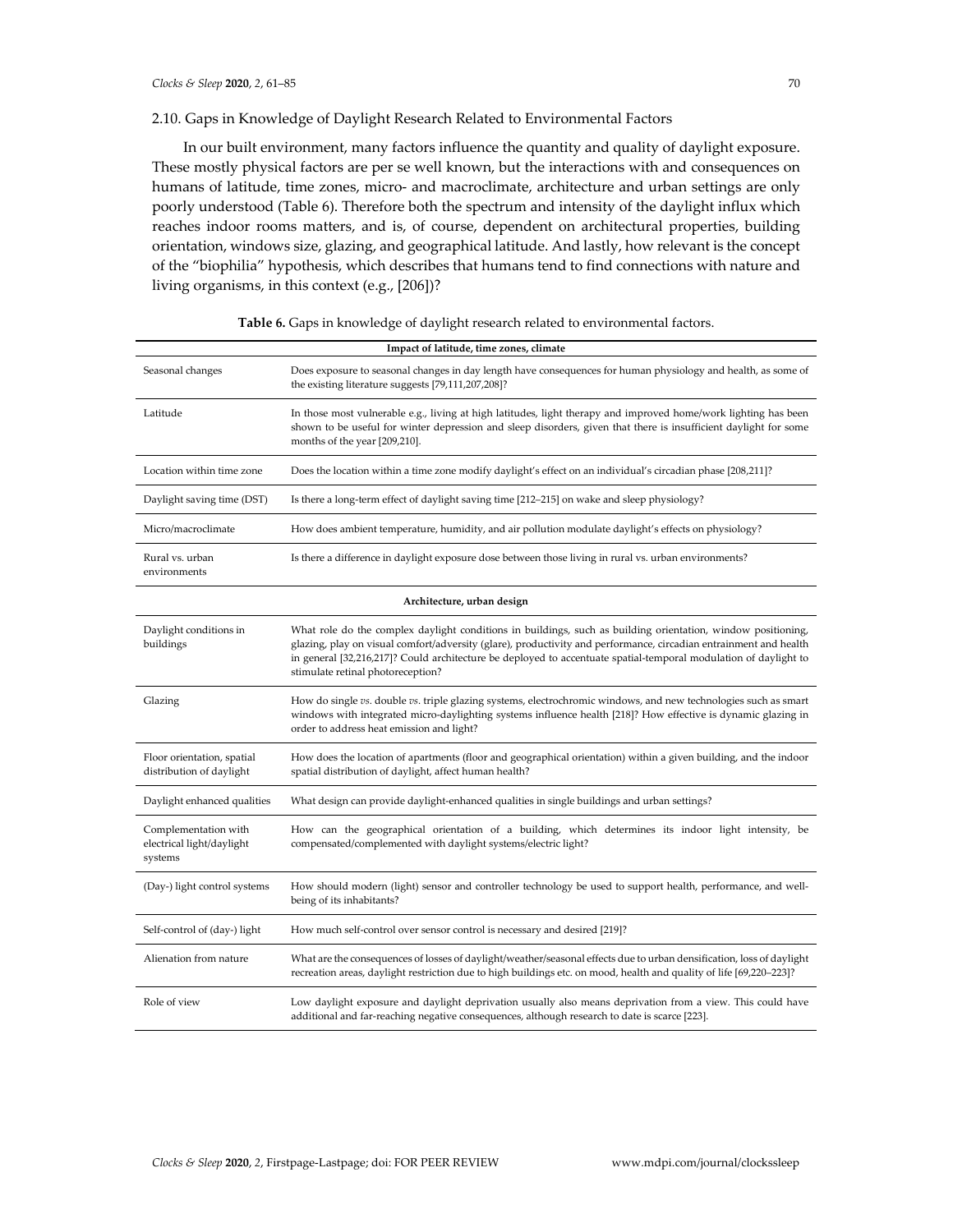# **3. Gaps Group II: Lack of Consensus on Practical Measurement and Assessment Methods and Tools for Monitoring Real (Day-) Light Exposure Across Multiple Time Scales**

This crucial group of gaps describes the lack of appropriate methods in basic and applied (day) light research. Many of these gaps apply generally to lighting research. The most important of these gaps are summarised in Table 7.

| Automated integration of daylight and<br>electric light in buildings                                                                        | Lack of sophisticated and automated integration of daylight and electric light in buildings and<br>algorithms to detect the two separately (this would also support reduction of lighting derived<br>energy costs)                                                                                                                                                                                                                                                                                                                                                                                                                                                                        |
|---------------------------------------------------------------------------------------------------------------------------------------------|-------------------------------------------------------------------------------------------------------------------------------------------------------------------------------------------------------------------------------------------------------------------------------------------------------------------------------------------------------------------------------------------------------------------------------------------------------------------------------------------------------------------------------------------------------------------------------------------------------------------------------------------------------------------------------------------|
| Monitoring spectral irradiance                                                                                                              | Lack of validated, commercially available and affordable wearable devices for continuously<br>monitoring spectral irradiance (at eye level). This could also be used as a "dosimeter" in research,<br>therapies, living/working spaces and for lifestyle applications.                                                                                                                                                                                                                                                                                                                                                                                                                    |
| Tools for circadian phase assessments                                                                                                       | Lack of practical means to make circadian phase assessments in daily life, the clinic, and elsewhere<br>(comparing electric and daylight conditions).                                                                                                                                                                                                                                                                                                                                                                                                                                                                                                                                     |
| Tools for mental health evaluations                                                                                                         | Long-term daily mental health evaluations; approaches developed so far are wrist-worn diaries<br>with visual analogue scales (also via mobile derived apps).                                                                                                                                                                                                                                                                                                                                                                                                                                                                                                                              |
| Standard operation procedures for the<br>use of daylight treatment and daylight<br>exposure (with regards to non-visual<br>light responses) | Lack of standard operation procedures (SOPs) and definitions of daylight treatment responses for<br>different individuals and patients. There is a need for large-scale field studies in schools,<br>institutions (e.g., hospitals, prisons, care homes), shift- and non-shift workplaces, people working<br>underground and people frequently traveling across times zones (with different overlay stays)<br>using the same SOPs.                                                                                                                                                                                                                                                        |
| Norms and metrics                                                                                                                           | No (internationally accepted) consensus on the parameters to be measured and reported, and at<br>what level of accuracy the monitoring tools can achieve this (see Section 2.3). A recent tutorial<br>paper summarises the most important requirements [224]. One question that also arises: What is<br>a suitable light metric to measure "naturalness" of light? How can we compare electric light<br>sources to daylight? Some existing official metrics are summarised in the most recent international<br>CIE standard, even though the D65/D55 parameters do not reflect the spectrum of daylight [225]<br>and need to be revised to incorporate seasonal and geographical changes. |
| Large scale lighting digitalisation                                                                                                         | Lack of large scale/practical biomedical digital techniques to design, monitor, predict and validate<br>individually tailored daylight exposure/electric light regimens.                                                                                                                                                                                                                                                                                                                                                                                                                                                                                                                  |

### **Table 7.** Gaps in knowledge related to measurement tools and methods.

# **4. Gaps Group III: Insufficient Integration and Exchange of Daylight Knowledge Bases from Different Disciplines**

The impact of daylight depends on many "human" factors but is also determined by environmental and technical aspects and interacts with a variety of drivers and constraints at different levels and dimensions (see Figure 2). As such, daylight research cannot be comprehensively done exclusively within a single research community; it must involve many disciplines. A fundamental key gap is related to insufficient transdisciplinary approaches, with greater participation of a broader range of experts from different disciplines such as physicists (simulation modelling), ecologists, landscape architects (ecological laws), engineers (glazing, building principles), biomedical disciplines (health), biologists and psychologists (physiology and behaviour), artists, media/journalists, social scientists (social-ecology connectedness), architects and economists, to be able to find solutions for the connectedness between daylight/nature/living space/humans.

Access to natural daylight is nowadays unfortunately not considered as an explicit aim by leading institutions worldwide, such as, for example, the WHO, where the "Healthy Cities" concept, although it mentions access to green spaces, does not explicitly require access to daylight [226]. Accessibility to daylight should be part of global discussions about sustainable living, health and well-being, and should be included in the UN 2030 Agenda for Sustainable Development and the WHO's "health for all" policy [227].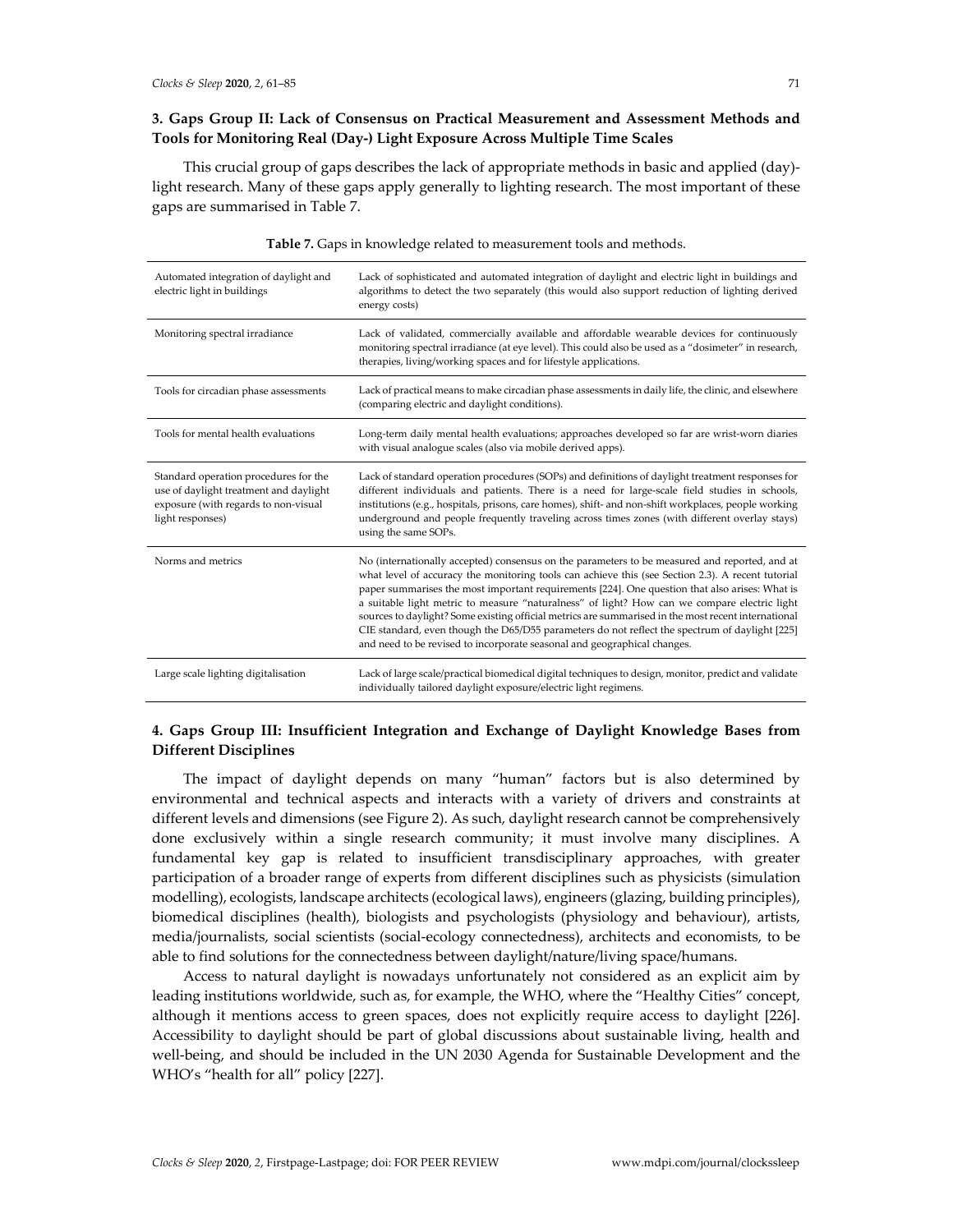

**Figure 2.** Illustration of daylight and other factors as determinants of human health. There are two main dimensions at the individual level, which are impacted by daylight: human needs and individual differences. There are three dimensions of reciprocal actions that modify the impact of daylight on humans: (1) drivers and constraints, (2) environmental conditions and (3) scientific and technical developments.

# **5. What is Needed to Fill These Gaps and Achieve the Goals in Daylight Research?**

The need to develop new tools, methods and approaches seems crucial, and here we highlight some possibilities. Tables 8 and 9 summarise the short- and long-term objectives in daylight research, respectively.

| Criteria                                           | Define criteria for (day) light measures (see e.g., the new CIE standard S026). Universally agree to use this<br>new standard, which is facilitated by the CIE-S-026-EDI-Toolbox-beta version E1.051.xls based on Ref.<br>[228] and a more recent Tutorial [224].                                                                                                              |
|----------------------------------------------------|--------------------------------------------------------------------------------------------------------------------------------------------------------------------------------------------------------------------------------------------------------------------------------------------------------------------------------------------------------------------------------|
| Daytime biomarkers for physiology<br>and behaviour | Replicate physiological, cognitive and emotional outcome (bio-) markers, and validate more than once in<br>different laboratories, in order that they be implemented as reliable markers for describing the effect of<br>daylight on physiology and behaviour.                                                                                                                 |
| Devices to monitor daylight                        | Develop robust, validated and commercially affordable devices to monitor spectral daylight exposure<br>(representing light exposure at eye level in a vertical direction) along with temperature and humidity<br>continuously indoors and outdoors. The need to calibrate and correct outputs from light recordings has<br>been shown mostly for wrist worn devices [229,230]. |
| Application in different populations               | The questions discussed in sections $2 \& 3$ additionally need to be carried out in men and women, different<br>ages (children, elderly) and ethnic groups, monitored across different environments (school/workplace/<br>home); seasons; as well as in different patient groups (such as disorders of the nervous system, eyes).                                              |
| Standard / exemplary data sets                     | Collect and evaluate different data sets to assess how much and which qualities of daylight different<br>groups of individuals/patients receive at their work- and living places (24/7).                                                                                                                                                                                       |
| Status quo in real life                            | Define the status quo in daylight: irradiance measurements (including melanopic irradiance),<br>interviews/focus groups with target populations (e.g., care home residents, prison inmates, dermatologists,<br>ophthalmologists, shift- and night workers, tourist industry, people working underground (at e.g., train<br>stations, miners), and related disciplines.         |

**Table 8.** Short-term objectives in daylight research.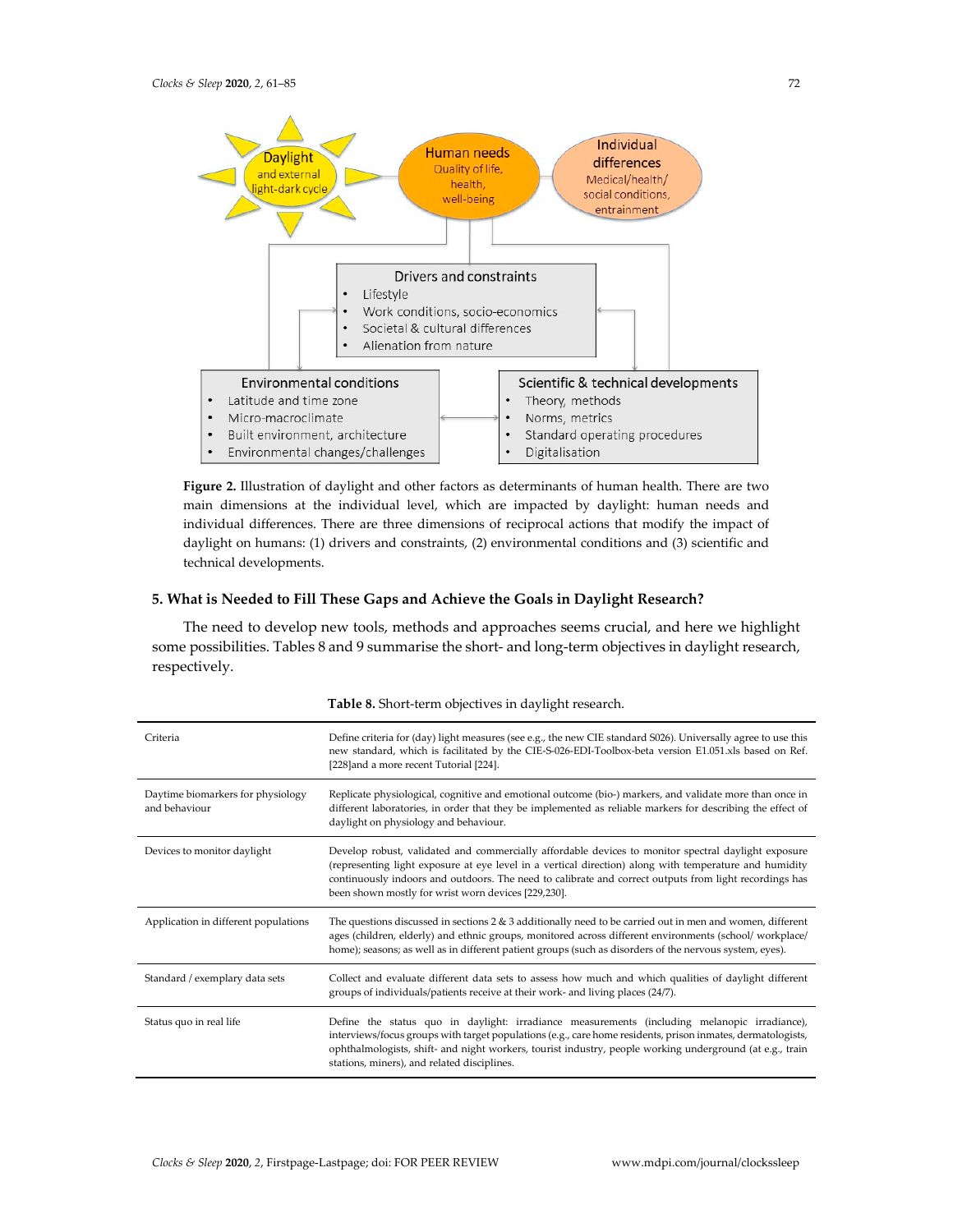| Laboratory and field studies                                         | Do prospective longitudinal and multicentre studies using the established SOPs under field<br>and laboratory conditions in a sufficiently large sample, performed in both males and females.                                                                                                                                                                                                     |
|----------------------------------------------------------------------|--------------------------------------------------------------------------------------------------------------------------------------------------------------------------------------------------------------------------------------------------------------------------------------------------------------------------------------------------------------------------------------------------|
| Combined day- and electric light<br>interventions                    | Compare light interventions with daylight exposure, and not only electric light OR daylight<br>but also the (dynamic) mixture of both should be studied, since this is the norm. Additionally,<br>a suitable scheduled length of daily light exposure (daily accumulation) requires monitoring<br>over a long duration (chronic/seasonal light exposure).                                        |
| Guidelines/recommendations<br>for research and clinical studies      | Propose guidelines/recommendations on how to set-up daylight research studies and clinical<br>trials with daylight interventions.                                                                                                                                                                                                                                                                |
| Guidelines/recommendations<br>for short- and long-term interventions | Propose guidelines/recommendations on how to measure/monitor daylight interventions and<br>related physiological and behavioural outcomes over time.                                                                                                                                                                                                                                             |
| Tools for inter-individual differences<br>and circadian phase        | Develop reliable tools to assess inter-individual differences and internal circadian phase for<br>users and practitioners.                                                                                                                                                                                                                                                                       |
| Instruments for light monitoring<br>in the field                     | Further validate instruments which monitor individual light and colour perception/preferences<br>under daylight conditions in the field.                                                                                                                                                                                                                                                         |
| Daylight recommendations for task<br>and biological requirements     | Develop daylight recommendations, which relate to both task requirements and physiological/<br>psychological aspects.                                                                                                                                                                                                                                                                            |
| Education                                                            | Educate professionals, government policy makers, and the public in 'light hygiene' e.g.,<br>sufficient vs. inadequate vs. too much daylight exposure.                                                                                                                                                                                                                                            |
| Architecture/building science                                        | Early stage planning of building/window positioning optimised for better daylight exposure<br>and spatial-temporal modulation. Develop real mixed electric light/daylight simulation tools.<br>Multimodal approach for optimised light exposure, heat emission, noise, air quality.                                                                                                              |
| Database                                                             | Create an open access daylight database (wiki/online depository).                                                                                                                                                                                                                                                                                                                                |
| Modelling                                                            | Develop mathematical models that help predict biologically appropriate daylight exposure<br>(e.g., characteristics such as timing, dose, spectral composition and light exposure pattern) for<br>promoting circadian entrainment, sleep, performance and health in addition to the required<br>standards for visual function at the level of the individual as well as in different populations. |

## **Table 9.** Long-term objectives in daylight research.

## **6. Summary**

Daylight research is much more complex and less controllable in the field than pure electric light research in the laboratory, and thus scientific methods and tools need to be developed to make daylight research accessible and studies comparable. Even more important is agreeing on methodology (SOPs) and running collaborative projects to provide large data sets.

# **7. Highlights**

- Recognising the importance of daylight for human health and well-being.
- Daylight research needs to define requirements for optimal physiological and psychological functioning.
- New techniques are required to monitor and assess (day-) light exposure in the field.
- Interdisciplinary exchange of daylight knowledge is the key to integrating findings into practice, whether architectural or medical.

**Author Contributions:** M.M., A.W.-J. and D.J.S. drafted the manuscript and all co-authors (S.A.B., T.K., K.M., O.S., C.V., K.P.W.Jr, K.W.) commented and edited the text. All authors have read and agreed to the published version of the manuscript.

**Funding:** The workshops were supported by the Daylight Academy (https://daylight.academy/)**.**

**Acknowledgments:** We thank Christian Cajochen, Manuel Spitschan and Daniel Hulliger for their helpful comments on earlier versions of the manuscript.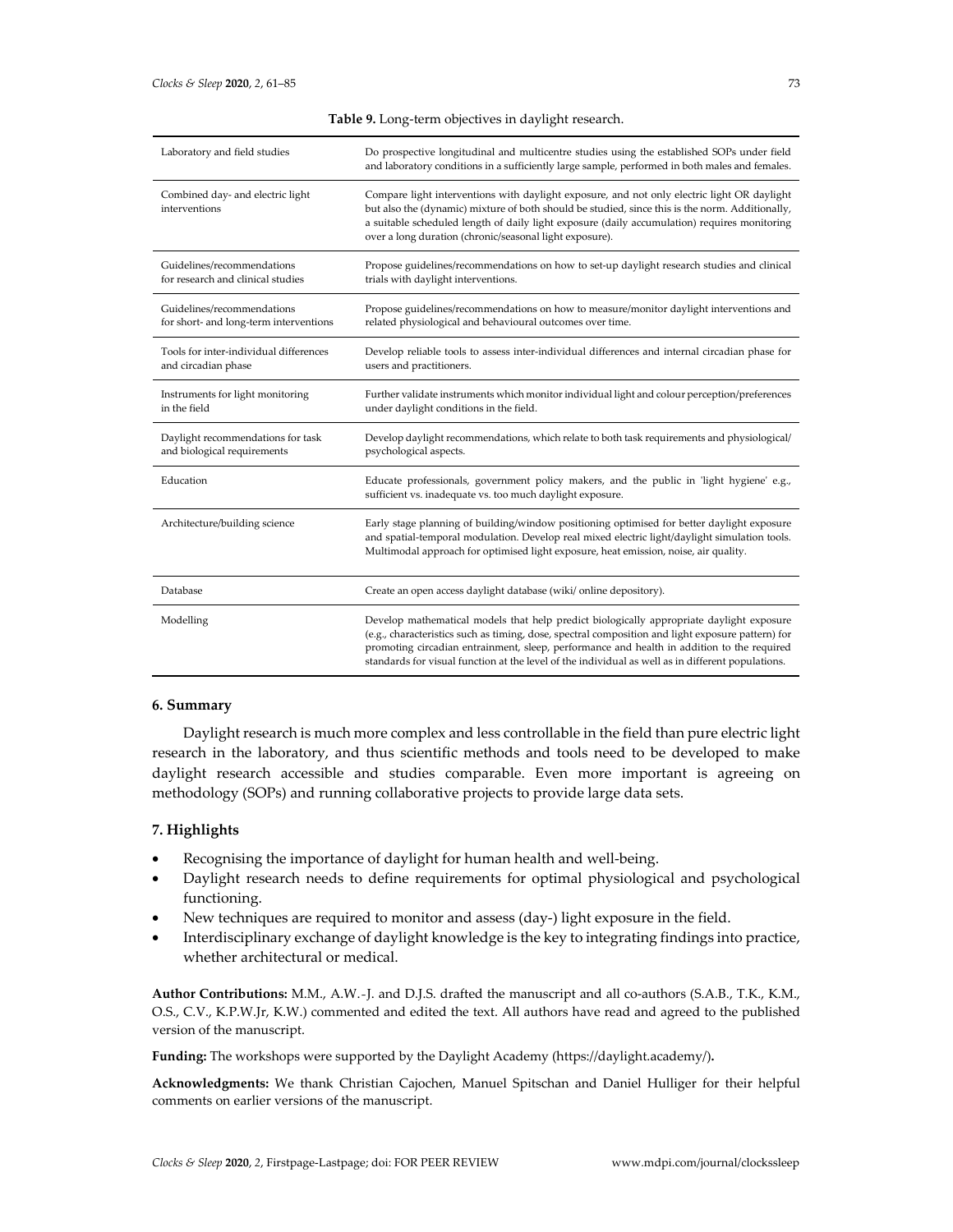*Clocks & Sleep* **2020**, *2*, 61–85 74

**Conflicts of Interest:** The authors declared no potential conflicts of interest with respect to the authorship, and/or publication of this article. None of the authors had received monetary payments or gifts other than reimbursement of costs related to workshops' participation. None of the authors is an employee of the Daylight Academy or the Velux Stiftung Switzerland, or is in any kind related to the VELUX ® company. The Daylight Academy is a spin-off of the Velux Stiftung Switzerland. The Velux Stiftung Switzerland is a registered nonprofit organization (see https://veluxstiftung.ch/) and its members had at no time influence on the content of this manuscript. M.M., A.W.-J, S.A.B., K.M., K.W. have otherwise no conflict of interest to declare; T.K. is founder of SynOpus, a business involved in consulting to companies with respect to work design and lighting; O.S. is listed as an inventor on the following patents: US8646939B2—Display system having circadian effect on humans. DE102010047207B4—Projection system and method for projecting image content. US8994292B2—Adaptive lighting system. WO2006013041A1—Projection device and filter therefor. WO2016092112A1—Method for the selective adjustment of a desired brightness and/or color of a specific spatial area, and data processing device therefor. O.S. has had the following commercial interests related to lighting: Investigator-initiated research grants from Derungs, Audi, VW, Porsche, Festo, ZDF and Toshiba. Speaker fees for invited seminars from Firalux and Selux; C.V., during the conduct of the study, received research support from the NIH, was a honorary (unpaid) scientific advisory board member of Circadian Light Therapy Inc., and served as a paid consultant to the US Department of Energy outside the submitted work; K.P.W.Jr., during the conduct of the study, was a scientific advisory board member of and received personal fees from Torvec and received personal fees from Circadian Therapeutics, Inc. and from Kellogg Company; K.P.W.Jr. received research support from the NIH, the Office of Naval Research, the PAC-12 conference, and Somalogic, Inc. outside the submitted work; D.J.S. is coinventor on two light patents (EP 1614441A1 and EP3055022A).

# **References**

- 1. Zehring, W.; Wheeler, D.; Reddy, P.; Konopka, R.; Kyriacou, C.P.; Rosbash, M.; Hall, J. P-element transformation with period locus DNA restores rhythmicity to mutant, arrhythmic Drosophila melanogaster. *Cell* **1984**, *39*, 369–376, doi:10.1016/0092-8674(84)90015-1.
- 2. Bargiello, T.; Jackson, F.; Young, M. Restoration of circadian behavioural rhythms by gene transfer in Drosophila. *Nature* **1984**, *312*, 752–754, doi:10.1038/312752a0.
- 3. Vitaterna, M.; King, D.; Chang, A.-M.; Kornhauser, J.; Lowrey, P.; McDonald, J.; Dove, W.; Pinto, L.; Turek, F.; Takahashi, J. Mutagenesis and mapping of a mouse gene, clock, essential for circadian behavior. *Science*  **1994**, *264*, 719–725.
- 4. Shichida, Y.; Matsuyama, T. Evolution of opsins and phototransduction. *Philos. Trans. R. Soc. Lond. B Biol. Sci.* **2009**, *364*, 2881–2895, doi:10.1098/rstb.2009.0051.
- 5. Nilsson, D. Eye evolution and its functional basis. *Vis. Neurosci.* **2013**, *30*, 5–20, doi:10.1017/s0952523813000035.
- 6. Bellingham, J.; Foster, R.G. Opsins and mammalian photoentrainment. *Cell Tissue Res.* **2002**, *309*, 57–71.
- 7. Koyanagi, M.; Kubokawa, K.; Tsukamoto, H.; Shichida, Y.; Terakita, A. Cephalochordate melanopsin: Evolutionary linkage between invertebrate visual cells and vertebrate photosensitive retinal ganglion cells. *Curr. Biol.* **2005**, *15*, 1065–1069, doi:10.1016/j.cub.2005.04.063.
- 8. Peirson, S.; Halford, S.; Foster, R. The evolution of irradiance detection: Melanopsin and the non-visual opsins. *Philos. Trans. R. Soc. Lond. B Biol. Sci.* **2009**, *364*, 2849–2865, doi:10.1098/rstb.2009.0050.
- 9. Provencio, I.; Jiang, G.; De Grip, W.J.; Hayes, W.P.; Rollag, M.D. Melanopsin: An opsin in melanophores, brain, and eye. *Proc. Natl. Acad. Sci. USA* **1998**, *95*, 340–345.
- 10. Hattar, S.; Liao, H.; Takao, M.; Berson, D.; Yau, K. Melanopsin-containing retinal ganglion cells: Architecture, projections, and intrinsic photosensitivity. *Science* **2002**, *295*, 1065–1070, doi:10.1126/science.1069609.
- 11. Berson, D.M.; Dunn, F.A.; Takao, M. Phototransduction by retinal ganglion cells that set the circadian clock. *Science* **2002**, *295*, 1070–1073.
- 12. Ruby, N.; Brennan, T.; Xie, X.; Cao, V.; Franken, P.; Heller, H.; O'Hara, B. Role of melanopsin in circadian responses to light. *Science* **2002**, *298*, 2211–2213, doi:10.1126/science.1076701.
- 13. Provencio, I.; Rodriguez, I.R.; Jiang, G.; Hayes, W.P.; Moreira, E.F.; Rollag, M.D. A novel human opsin in the inner retina. *J. Neurosci.* **2000**, *20*, 600–605.
- 14. Davies, T.; Smyth, T. Why artificial light at night should be a focus for global change research in the 21st century. *Glob. Chang. Biol.* **2018**, *24*, 872–882.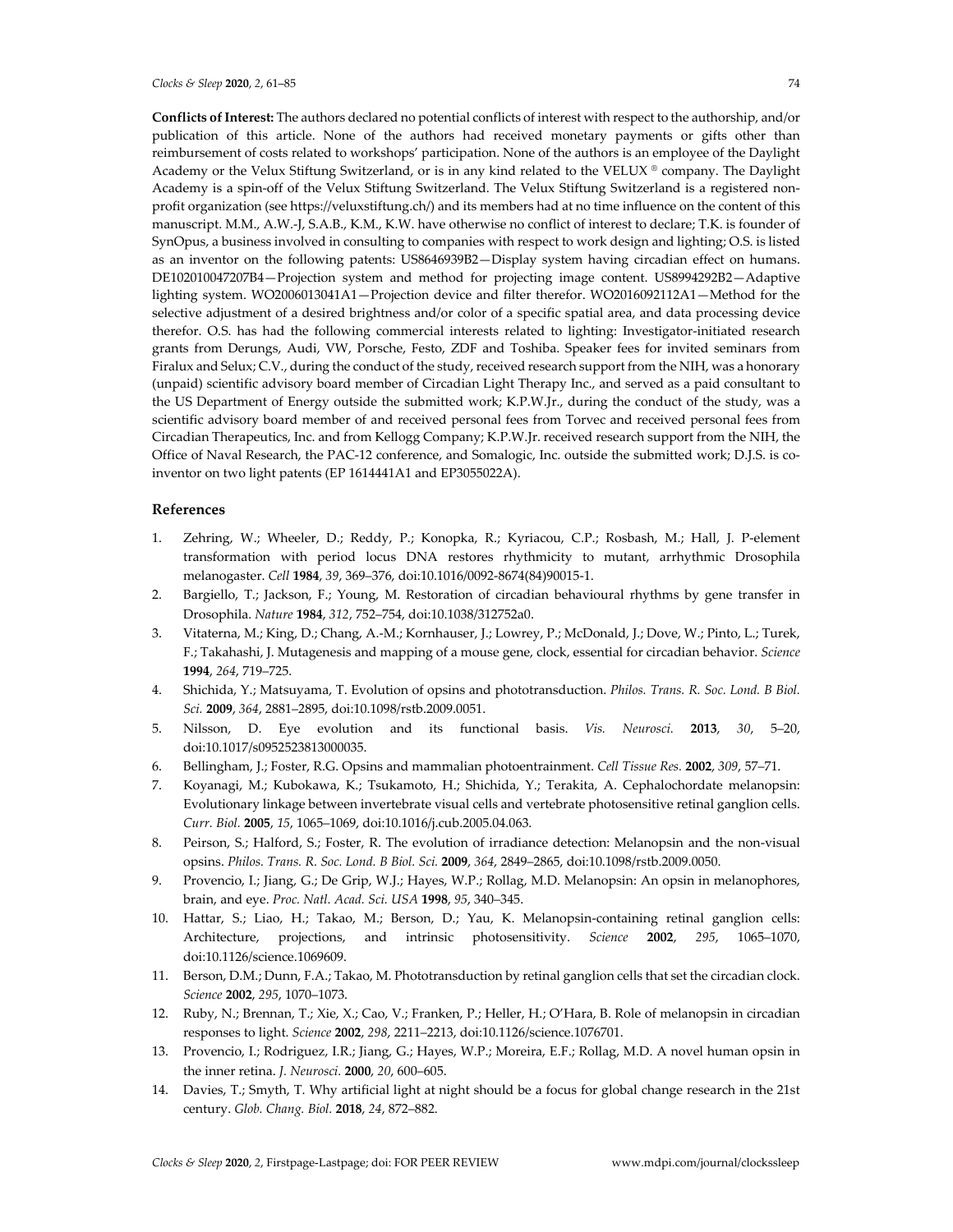- 15. Aschoff, J., Wever, J. The Circadian System of Man. In *Biological Rhythms*; Aschoff, J., Ed.; Springer, Boston, MA,USA; 1981, pp.311–331.
- 16. Pittendrigh, C.S. Circadian Systems: Entrainment. In *Biological Rhythms*, Aschoff, J., Ed.; Springer, Boston, MA, USA, 1981, pp. 95–124.
- 17. Roenneberg, T.; Daan, S.; Merrow, M. The art of entrainment. *J. Biol. Rhythm.* **2003**, *18*, 183–194.
- 18. Vetter, C. Circadian disruption: What do we actually mean? *Eur. J. Neurosci.* **2018**, *51,* 531–550, doi:10.1111/ejn.14255.
- 19. Abbott, S.; Malkani, R.; Zee, P. Circadian disruption and human health: A bidirectional relationship. *Eur. J. Neurosci.* **2018**, *51*, 567-583, doi:10.1111/ejn.14298.
- 20. Zimmet, P.; Alberti, K.; Stern, N.; Bilu, C.; El-Osta, A.; Einat, H.; Kronfeld-Schor, N. The circadian syndrome: Is the metabolic syndrome and much more! *J. Intern. Med.* **2019**, *286*, 181–191, doi:10.1111/joim.12924.
- 21. Logan, R.; McClung, C. Rhythms of life: Circadian disruption and brain disorders across the lifespan. *Nat. Rev. Neurosci.* **2019**, *20*, 49–65, doi:10.1038/s41583-018-0088-y.
- 22. Masri, S.; Sassone-Corsi, P. The emerging link between cancer, metabolism, and circadian rhythms. *Nat. Med.* **2018**, *24*, 1795–1803, doi:10.1038/s41591-018-0271-8.
- 23. Kervezee, L.; Kosmadopoulos, A.; Boivin, D. Metabolic and cardiovascular consequences of shift work: The role of circadian disruption and sleep disturbances. *Eur. J. Neurosci* **2018**, *51, 396-412,* doi:10.1111/ejn.14216.
- 24. McHill, A.; Wright, K.J. Role of sleep and circadian disruption on energy expenditure and in metabolic predisposition to human obesity and metabolic disease. *Obes Rev*. **2017**, *18*, 15–24, doi:10.1111/obr.12503.
- 25. Eckel, R.H.; Depner, C.; Perreault, L.; Markwald, R.; Smith, M.; McHill, A.; Higgins, J.; Melanson, E.; Wright, K.J. Morning circadian misalignment during short sleep duration impacts insulin sensitivity. *Curr. Biol.*  **2015**, *25*, 3004–3010, doi:10.1016/j.cub.2015.10.011.
- 26. Depner, C.; Melanson, E.; Eckel, R.; Snell-Bergeon, J.; Perreault, L.; Bergman, B.; Higgins, J.; Guerin, M.; Stothard, E.; Morton, S.; et al. Ad libitum weekend recovery sleep fails to prevent metabolic dysregulation during a repeating pattern of insufficient sleep and weekend recovery sleep. *Curr. Biol.* **2019**, *29*, 957–967, doi:10.1016/j.cub.2019.01.069.
- 27. Foster, R.G.; Wulff, K. The rhythm of rest and excess. *Nat. Rev. Neurosci.* **2005**, *6*, 407–414.
- 28. Rijo-Ferreira, F.; Takahashi, J. Genomics of circadian rhythms in health and disease. *Genome Med.* **2019**, *11*, 82, doi:10.1186/s13073-019-0704-0.
- 29. Cederroth, C.; Albrecht, U.; Bass, J.; Brown, S.; Dyhrfjeld-Johnsen, J.; Gachon, F.; Green, C.; Hastings, M.; Helfrich-Forster, C.; Hogenesch, J.; et al. Medicine in the fourth dimension. *Cell Metab.* **2019**, *30*, 238–250, doi:10.1016/j.cmet.2019.06.019.
- 30. Changing perspectives on daylight: Science, technology and culture. In *Sponsored Supplement to Science/AAS*; produced by the Science/AAAS Custom Publishing Office; Washington, DC, USA, **2017**; pp 1–45.
- 31. Walker, W.; Melendez-Fernandez, O.; Nelson, R.; Reiter, R. Global climate change and invariable photoperiods: A mismatch that jeopardizes animal fitness. *Ecol. Evol.* **2019**, *9*, 10044–10054, doi:10.1002/ece3.5537.
- 32. Knoop, M.; Stefani, O.; Bueno, B.; Matusiak, B.; Hobday, R.; Wirz-Justice, A.; Martiny, K.; Kantermann, T.; Aarts, M.; Zemmouri, N.; et al. Daylight: What makes the difference? *Lighting Res. Technol. 0, 1-20,* **2019**, Published online August 18, 2019, doi:10.1177/1477153519869758.
- 33. Bartley, S.; Ball, R. Effects of intermittent photic input on brightness, hue, saturation, visual acuity, and stereopsis. *Am. J. Optom. Arch. Am. Acad. Optom.* **1969**, *46*, 315–318, doi:10.1097/00006324-196905000-00001.
- 34. Guth, S.; Eastman, A. Brightness difference in seeing. *Am. J. Optom. Arch. Am. Acad. Optom.* **1954**, *31*, 567– 577, doi:10.1097/00006324-195411000-00003.
- 35. Nelson, J. Ideal seeing conditions; the study of the human visual system as a basis for prescribing lighting. *Br. Ind. Med.* **1945**, *2*, 224–232, doi:10.1136/oem.2.4.224.
- 36. Hunt, R. The effects of daylight and tungsten light-adaptation on color perception. *J. Opt. Soc. Am.* **1950**, *40*, 362–371, doi:10.1364/JOSA.40.000362.
- 37. Luckiesh, M. A note on color preference. *Am. J. Psychol*. **1916**, *27*, 251–255, doi:10.2307/1413177.
- 38. Boyce, P. *Human Factors in Lighting*, 2nd ed.; CRC Press: London, UK; New York, NY, USA, 2003.
- 39. Hopkinson, R. Glare from daylighting in buildings. *Appl. Ergonom.* **1972**, *3*, 206–215.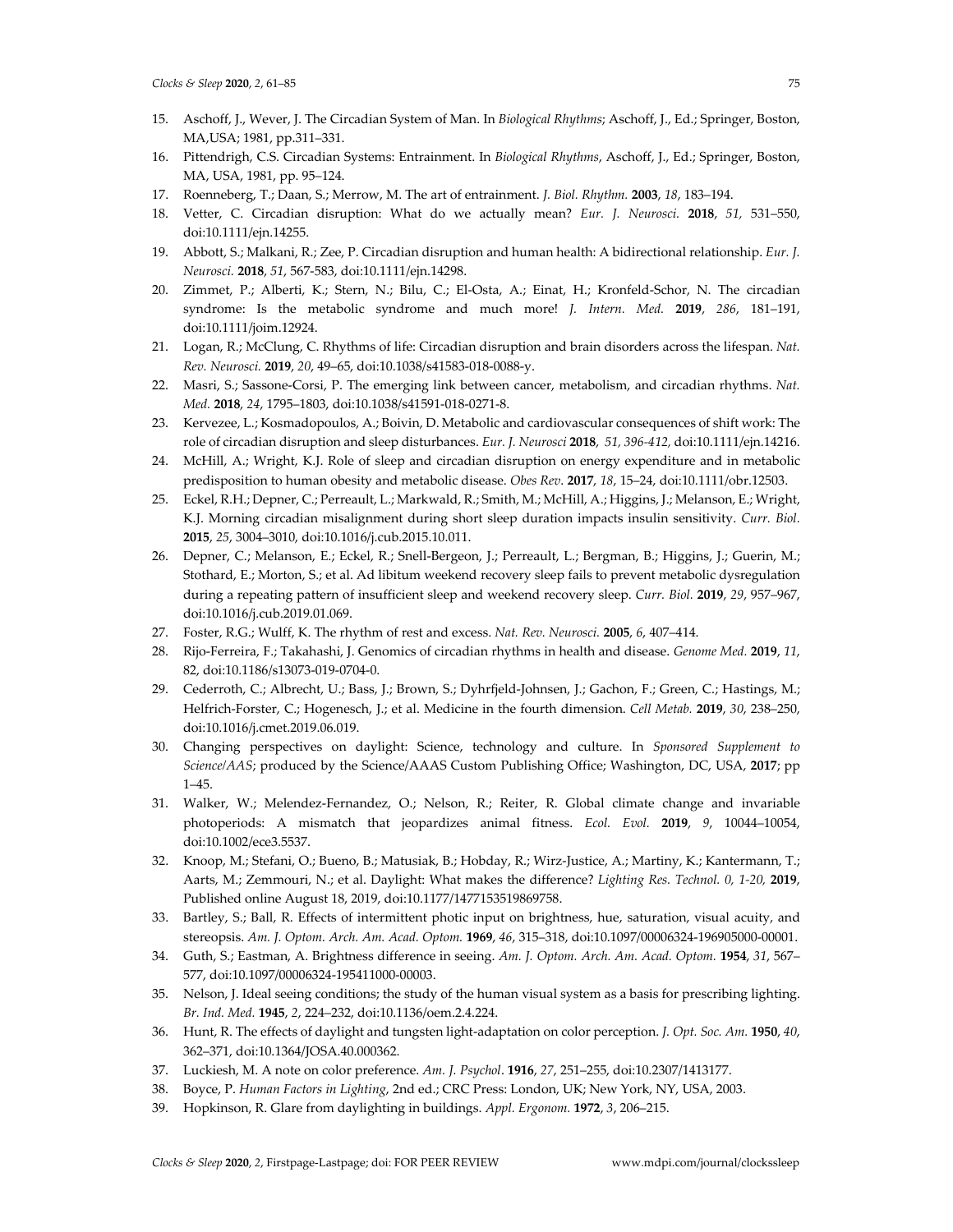- 40. Borisuit, A.; Linhart, F.; Scartezzini, J.-L.; Münch, M. Effects of realistic office day- and electric lighting conditions on visual comfort, alertness and mood. *Lighting Res. Technol.* **2014**, *47*, 192–209.
- 41. Pierson, C.; Wienold, J.; Bodart, M. Review of factors influencing discomfort glare perception from daylight. *Leukos* **2018**, *14*, 111–148, doi:10.1080/15502724.2018.1428617.
- 42. Veitch, J.; Newsham, G.; Boyce, P.; Jones, C. Lighting appraisal, well-being, and performance in open-plan offices: A linked mechansisms approach. *Lighting Res. Technol.* **2008**, *40*, 133–151.
- 43. Chinazzo, G.; Wienold, J.; Andersen, M. Daylight affects human thermal perception. *Sci. Rep.* **2019**, *9*, 13690, doi:10.1038/s41598-019-48963-y.
- 44. Te Kulve, M.; Schlangen, L.; van Marken Lichtenbelt, W. Interactions between the perception of light and temperature. *Indoor Air* **2018**, *28*, 881–891, doi:10.1111/ina.12500.
- 45. Cajochen, C.; Münch, M.; Kobialka, S.; Kräuchi, K.; Steiner, R.; Oelhafen, P.; Orgül, S.; Wirz-Justice, A. High sensitivity of human melatonin, alertness, thermoregulation and heart rate to short wavelength light. *J. Clin. Endocrinol. Metab.* **2005**, *90*, 1311–1316.
- 46. Lockley, S.W.; Evans, E.E.; Scheer, F.A.J.L.; Brainard, G.C.; Czeisler, C.A.; Aeschbach, D. Short-wavelength sensitivity for the direct effects of light on alertness, vigilance, and the waking electroencephalogram in humans. *Sleep* **2006**, *29*, 161–168.
- 47. Revell, V.; Skene, D. Light-induced melatonin suppression in humans with polychromatic and monochromatic light. *Chronobiol. Int.* **2007**, *24*, 1125–1137.
- 48. Rahman, S.; Flynn-Evans, E.; Aeschbach, D.; Brainard, G.; Czeisler, C.; Lockley, S. Diurnal spectral sensitivity of the acute alerting effects of light. *Sleep* **2014**, *37*, 271–281.
- 49. Souman, J.; Tinga, A.; te Pas, S.; van Ee, R.; Vlaskamp, B. Acute alerting effects of light: A systematic literature review. *Behav. Brain Res.* **2018**, *337*, 228–239, doi:10.1016/j.bbr.2017.09.016.
- 50. Cajochen, C.; Jud, C.; Münch, M.; Kobialka, S.; Wirz-Justice, A.; Albrecht, U. Evening exposure to blue light stimulates the expression of the clock gene PER2 in humans. *Eur. J. Neurosci.* **2006**, *23*, 1082–1086.
- 51. Santhi, N.; Groeger, J.; Archer, S.; Gimenez, M.; Schlangen, L.; Dijk, D. Morning sleep inertia in alertness and performance: Effect of cognitive domain and white light conditions. *PLoS ONE* **2013**, *8*, e79688, doi:10.1371/journal.pone.0079688.
- 52. Prayag, A.; Jost, S.; Avouac, P.; Dumortier, D.; Gronfier, C. Dynamics of non-visual responses in humans: As fast as lightning? *Front. Neurosci.* **2019**, *13*, 126, doi:10.3389/fnins.2019.00126.
- 53. Vandewalle, G.; Maquet, P.; Dijk, D. Light as a modulator of cognitive brain function. *Trends Cogn. Sci.* **2009**, *13*, 429–438.
- 54. Münch, M.; Scheuermaier, K.; Zhang, R.; Dunne, S.; Guzik, A.; Silva, E.J.; Ronda, J.; Duffy, J. Effects on subjective and objective alertness and sleep in response to evening light exposure in older subjects. *Behav. Brain Res.* **2011**, *224*, 272–278.
- 55. Chellappa, S.L.; Steiner, R.; Blattner, P.; Oelhafen, P.; Götz, T.; Cajochen, C. Non-visual effects of light on melatonin, alertness and cognitive performance: Can blue-enriched light keep us alert? *PLoS ONE* **2011**, *6*, e16429.
- 56. Rüger, M.; Gordijn, M.C.M.; Beersma, D.G.M.; de Vries, B.; Daan, S. Time-of-day-dependent effects of bright light exposure on human psychophysiology: Comparison of daytime and nighttime exposure. *Am. J. Physiol. Regul. Integr. Comp. Physiol.* **2006**, *290*, R1413–R1420, doi:10.1152/ajpregu.00121.2005.
- 57. Jung, C.M.; Khalsa, S.B.S.; Scheer, F.A.J.L.; Cajochen, C.; Lockley, S.W.; Czeisler, C.A.; Wright, K. Acute effects of bright light exposure on cortisol levels. *J. Biol. Rhythms* **2010**, *25*, 208–216, doi:10.1177/0748730410368413.
- 58. Münch, M.; Kobialka, S.; Steiner, R.; Oelhafen, P.; Wirz-Justice, A.; Cajochen, C. Wavelength-dependent effects of evening light exposure on sleep architecture and sleep EEG power density in men. *Am. J. Physiol. Regul. Integr. Comp. Physiol.* **2006**, *290*, R1421–R1428.
- 59. Brainard, G.; Hanifin, J.; Greeson, J.; Byrne, B.; Glickman, G.; Gerner, E.; Rollag, M. Action spectrum for melatonin regulation in humans: Evidence for a novel circadian photoreceptor. *J. Neurosci.* **2001**, *21*, 6405– 6412.
- 60. Thapan, K.; Arendt, J.; Skene, D.J. An action spectrum for melatonin suppression: Evidence for a novel nonrod, non-cone photoreceptor system in humans. *J. Physiol. London* **2001**, *535*, 261–267.
- 61. Gooley, J.; Rajaratnam, S.; Brainard, G.; Kronauer, R.; Czeisler, C.; Lockley, S. Spectral responses of the human circadian system depend on the irradiance and duration of exposure to light. *Sci. Transl. Med.* **2010**, *2*, 31ra33.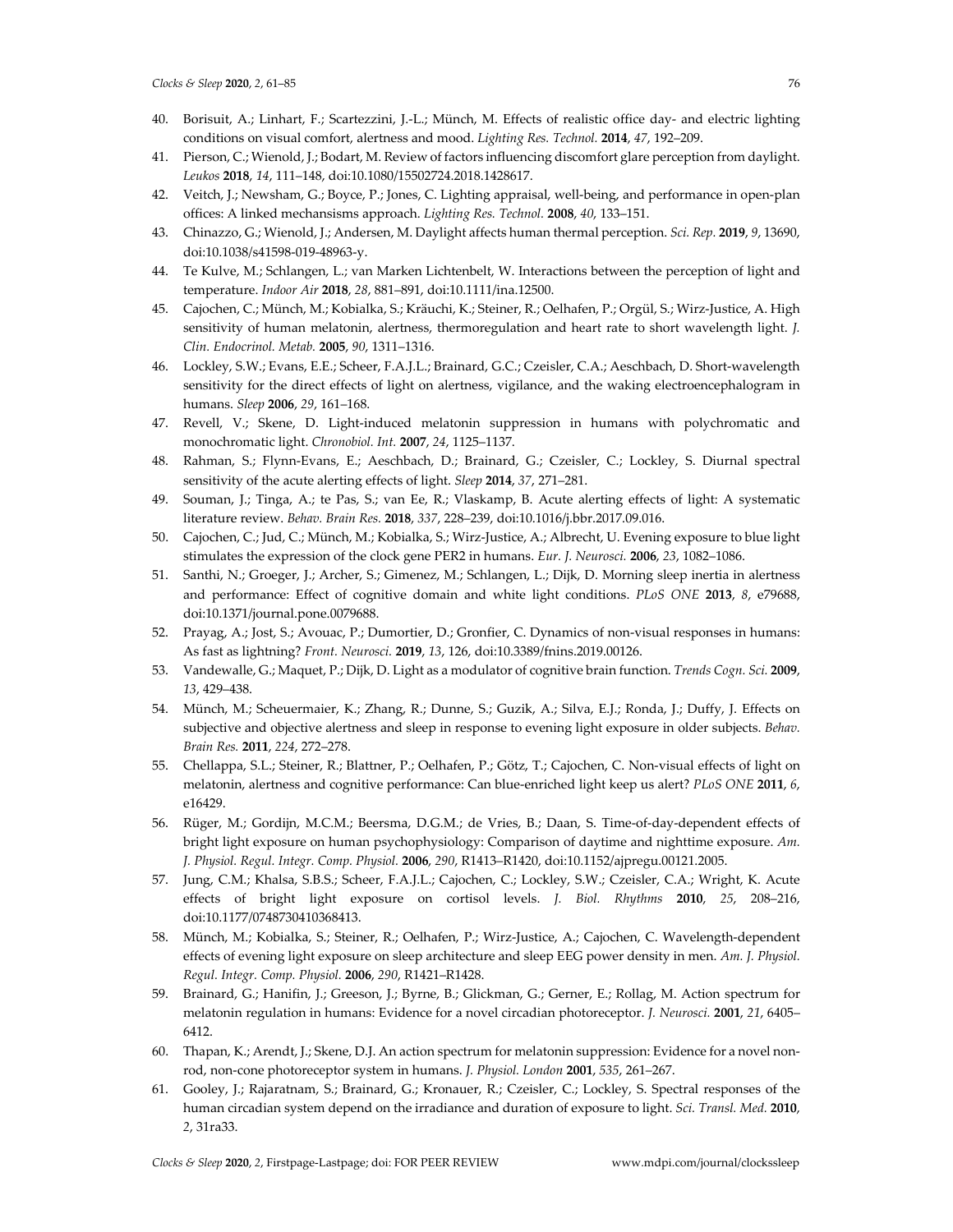- 62. Zaidi, F.; Hull, J.; Peirson, S.; Wulff, K.; Aeschbach, D.; Gooley, J.; Brainard, G.; Gregory-Evans, K.; Rizzo Iii, J.; Czeisler, C.; et al. Short-wavelength light sensitivity of circadian, pupillary, and visual awareness in humans lacking an outer retina. *Curr. Biol.* **2007**, *17*, 2122–2128.
- 63. Boubekri, M.; Cheung, I.N.; Reid, K.; Wang, C.; Zee, P. Impact of windows and daylight exposure on overall health and sleep quality of office workers: A case-control pilot study. *J. Clin. Sleep Med.* **2014**, *10*, 603–611.
- 64. Figueiro, M.; Rea, M. Office lighting and personal light exposures in two seasons: Impact on sleep and mood. *Lighting Res. Technol.* **2016**, *48*, 352–364, doi:10.1177/1477153514564098.
- 65. Viola, A.U.; James, L.; Schlangen, L.; Dijk, D. Blue-enriched white light in the workplace improves selfreported alertness, performance and sleep quality. *Scand. J. Work Environ. Health* **2008**, *34*, 297–306.
- 66. Vetter, C.; Juda, M.; Lang, D.; Wojtysiak, A.; Roenneberg, T. Blue-enriched office light competes with natural light as a zeitgeber. *Scand J. Work Environ. Health* **2011**, *34*, 297–306.
- 67. Maierova, L.; Borisuit, A.; Scartezzini, J.-L.; Jaeggi, S.; Schmidt, C.; Munch, M. Diurnal variations of hormonal secretion, alertness and cognition in extreme chronotypes under different lighting conditions. *Sci. Rep.* **2016**, *6*. 33591, doi:10.1038/srep33591.
- 68. Begeman, S.; Beld, G.; Tenner, A. Daylight, artificial light and people in an office environment, overview of visual and biological responses. *Int. J. Ind. Ergon.* **1997**, *20*, 231–239.
- 69. Beute, F.; de Kort, Y. The natural context of wellbeing: Ecological momentary assessment of the influence of nature and daylight on affect and stress for individuals with depression levels varying from none to clinical. *Health Place* **2018**, *49*, 7–18.
- 70. Veitch, J.; Bisegna, F.; Hubalek, S.; Knoop, M.; Koga, Y.; Noguchi, H.; Schierz, C.; Thorns, P.; Vries, A. *Research Roadmap for Healthful Interior Lighting Applications*; CIE: Vienna, Austria, **2016**.
- 71. Heschong, L. Daylighting and human performance. *ASHRAE J.* **2002**, *44*, 65–67.
- 72. Cheung, I.; Zee, P.; Shalman, D.; Malkani, R.; Kang, J.; Reid, K. Morning and evening blue-enriched light exposure alters metabolic function in normal weight adults. *PLoS ONE* **2016**, *11*, e0155601, doi:10.1371/journal.pone.0155601.
- 73. Melanson, E.; Ritchie, H.; Dear, T.; Catenacci, V.; Shea, K.; Connick, E.; Moehlman, T.; Stothard, E.; Higgins, J.; McHill, A.; et al. Daytime bright light exposure, metabolism, and individual differences in wake and sleep energy expenditure during circadian entrainment and misalignment. *Neurobiol. Sleep Circadian Rhythm.* **2018**, *4*, 49–56, doi:10.1016/j.nbscr.2017.12.002.
- 74. Danilenko, K.; Mustafina, S.; Pechenkina, E. Bright light for weight loss: Results of a controlled crossover trial. *Obes Facts* **2013**, *6*, 28–38, doi:10.1159/000348549.
- 75. Wams, E.; Woelders, T.; Marring, I.; van Rosmalen, L.; Beersma, D.; Gordijn, M.; Hut, R. Linking light exposure and subsequent sleep: A field polysomnography study in humans. *Sleep* **2017**, *40*, doi:10.1093/sleep/zsx165.
- 76. Cajochen, C.; Freyburger, M.; Basishvili, T.; Garbazza, C.; Rudzik, F.; Renz, C.; Kobayashi, K.; Shirakawa, Y.; Stefani, O.; Weibel, J. Effect of daylight LED on visual comfort, melatonin, mood, waking performance and sleep. *Lighting Res. Technol.* **2019**, doi:10.1177/1477153519828419.
- 77. Cajochen, C.; Reichert, C.; Maire, M.; Schlangen, L.; Schmidt, C.; Viola, A.; Gabel, V. Evidence that homeostatic sleep regulation depends on ambient lighting conditions during wakefulness. *Clocks Sleep*  **2019**, *1*, 517–531.
- 78. Wright Jr, K.; McHill, A.; Birks, B.; Griffin, B.; Rusterholz, T.; Chinoy, E. Entrainment of the human circadian clock to the natural light-dark cycle. *Curr. Biol.* **2013**, *23*, 1554–1558, doi:10.1016/j.cub.2013.06.039.
- 79. Stothard, E.; McHill, A.; Depner, C.; Birks, B.; Moehlman, T.; Ritchie, H.; Guzzetti, J.; Chinoy, E.; LeBourgeois, M.; Axelsson, J.; et al. Circadian entrainment to the natural light-dark cycle across seasons and the weekend. *Curr. Biol.* **2017**, *27*, 508–513, doi:10.1016/j.cub.2016.12.041.
- 80. Münch, M.; Nowozin, C.; Regente, J.; Bes, F.; De Zeeuw, J.; Hadel, S.; Wahnschaffe, A.; Kunz, D. Blueenriched morning light as a countermeasure to light at the wrong time: Effects on cognition, sleepiness, sleep, and circadian phase. *Neuropsychobiology* **2016**, *74*, 207–218.
- 81. Cajochen, C.; Zeitzer, J.M.; Czeisler, C.A.; Dijk, D. Dose-response relationship for light intensity and alertness and its ocular and EEG correlates. *Sleep Res. Onl.* **1999**, *2*, 517.
- 82. Smolders, K.; Peeters, S.; Vogels, I.; de Kort, Y. Investigation of dose-response relationships for effects of white light exposure on correlates of alertness and executive control during regular daytime working hours. *J. Biol. Rhythm.* **2018**, *33*, 649–661, doi:10.1177/0748730418796438.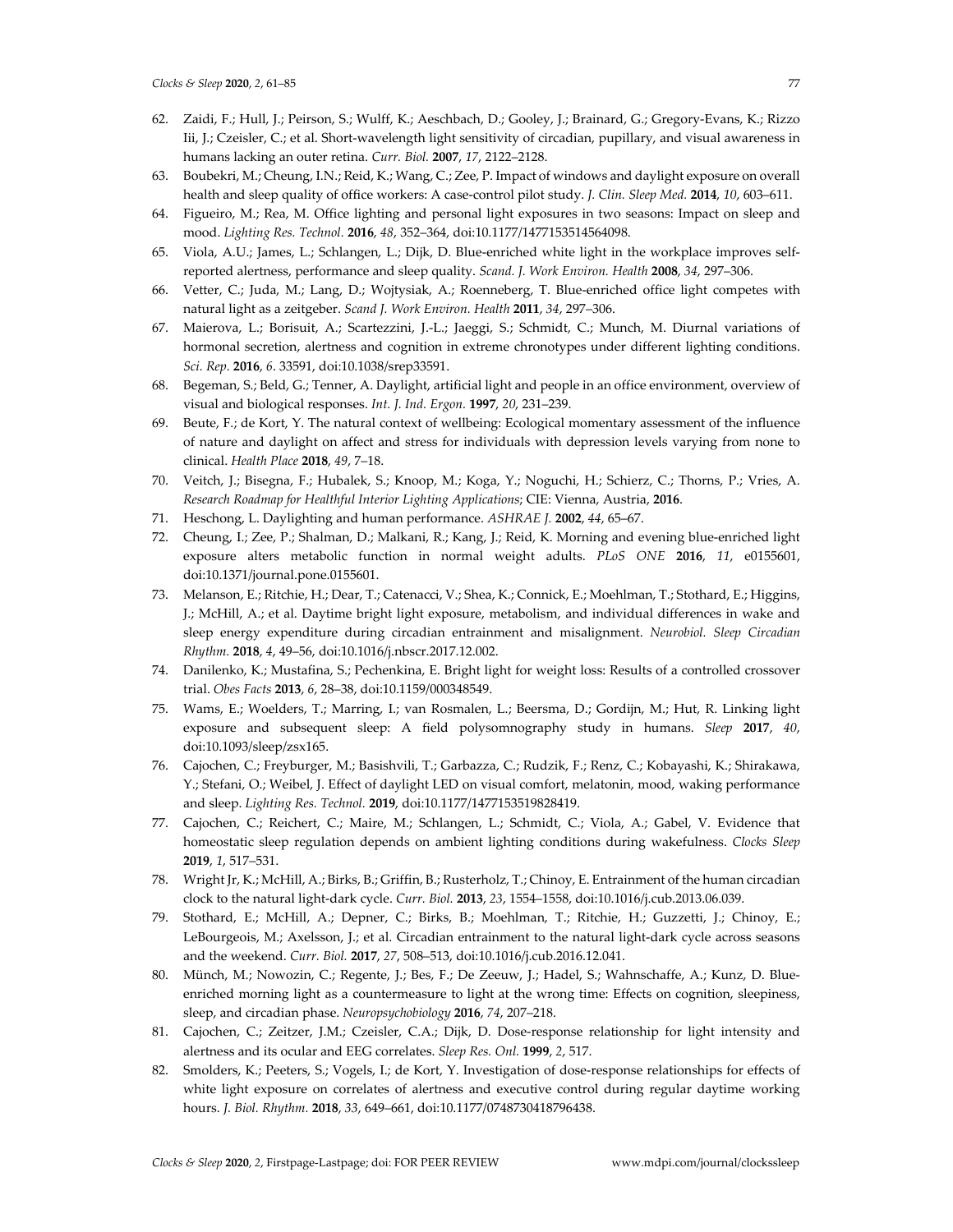- 83. Sahin, L.; Wood, B.; Plitnick, B.; Figueiro, M. Daytime light exposure: Effects on biomarkers, measures of alertness, and performance. *Behav. Brain Res.* **2014**, *274*, 176–185, doi:10.1016/j.bbr.2014.08.017.
- 84. Allen, A.; Hazelhoff, E.; Martial, F.; Cajochen, C.; Lucas, R. Exploiting metamerism to regulate the impact of a visual display on alertness and melatonin suppression independent of visual appearance. *Sleep* **2018**, *41*, zsy 100, doi:10.1093/sleep/zsy100.
- 85. Rahman, S.A.; St Hilaire, M.A.; Lockley, S. The effects of spectral tuning of evening ambient light on melatonin suppression, alertness and sleep. *Physiol. Behav.* **2017**, *177*, 221–229, doi:10.1016/j.physbeh.2017.05.002.
- 86. De Zeeuw, J.; Papakonstantinou, A.; Nowozin, C.; Stotz, S.; Zaleska, M.; Hädel, S.; Bes, F.; Münch, M.; Kunz, D. Living in biological darkness: Objective sleepiness and the pupillary light responses are affected by different metameric lighting conditions during daytime. *J. Biol. Rhythm.* **2019**, *34,* 410-431, doi:10.1177/0748730419847845.
- 87. Youngstedt, S.; Elliott, J.; Kripke, D. Human circadian phase-response curves for exercise. *J. Physiol. London*  **2019**, *597*, 2253–2268, doi:10.1113/jp276943.
- 88. Barger, L.; Wright, K.J.; Hughes, R.; Czeisler, C. Daily exercise facilitates phase delays of circadian melatonin rhythm in very dim light. *Am. J. Physiol. Regul. Integr. Comp. Physiol.* **2004**, *286*, R1077–R1084, doi:10.1152/ajpregu.00397.2003.
- 89. Knaier, R.; Meister, S.; Aeschbacher, T.; Gemperle, D.; Rossmeissl, A.; Cajochen, C.; Schmidt-Trucksass, A. Dose-response relationship between light exposure and cycling performance. *Scand. J. Med. Sci. Sports* **2016**, *26*, 794–801, doi:10.1111/sms.12535.
- 90. Aschoff, J.; Wever, R. Spontanperiodik des Menschen bei Auschluss aller Zeitgeber. *Die Naturwissenschaften*  **1962**, *49*, 337–342.
- 91. Gronfier, C.; Wright, K.P., Jr.; Kronauer, R.E.; Czeisler, C.A. Entrainment of the human circadian pacemaker to longer-than-24-h days. *Proc. Natl. Acad. Sci. USA* **2007**, *104*, 9081–9086, doi:10.1073/pnas.0702835104.
- 92. Wright Jr, K.P.; Hughes, R.J.; Kronauer, R.E.; Dijk, D.J.; Czeisler, C.A. Intrinsic near-24-h pacemaker period determines limits of circadian entrainment to a weak synchronizer in humans. *Proc. Natl. Acad. Sci. USA*  **2001**, *98*, 14027–14032.
- 93. Boivin, D.B.; Duffy, J.F.; Kronauer, R.E.; Czeisler, C.A. Dose-response relationships for resetting of human circadian clock by light. *Nature* **1996**, *379*, 540–542.
- 94. Scheer, F.A.; Wright, K.P., Jr.; Kronauer, R.E.; Czeisler, C.A. Plasticity of the intrinsic period of the human circadian timing system. *PLoS ONE* **2007**, *2*, e721, doi:10.1371/journal.pone.0000721.
- 95. Eastman, C.; Miescke, K. Entrainment of circadian rhythms with 26-h bright light and sleep-wake schedules. *Am J. Physiol.* **1990**, *259*, R1189–R1197, doi:10.1152/ajpregu.1990.259.6.R1189.
- 96. Wever, R.A. *The Circadian System of Man: Results of Experiments under Temporal Isolation*; Springer Verlag: New York, NY, USA, **1979**.
- 97. Czeisler, C.A.; Richardson, G.S.; Zimmerman, J.Z.; Moore-Ede, M.C.; Weitzman, E.D. Entrainment of human circadian rhythms by light-dark cycles: A reassessment. *Photochem. Photobiol.* **1981**, *34*, 239–247.
- 98. Emens, J.S.; Yuhas, K.; Rough, J.; Kochar, N.; Peters, D.; Lewy, A. Phase angle of entrainment in morningand evening-types under naturalistic conditions. *Chronobiol. Int.* **2009**, *26*, 474–493, doi:doi:10.1080/07420520902821077.
- 99. Moreno, C.; Vasconcelos, S.; Marqueze, E.; Lowden, A.; Middleton, B.; Fischer, F.; Louzada, F.; Skene, D. Sleep patterns in Amazon rubber tappers with and without electric light at home. *Sci. Rep.* **2015**, *5*, 14074.
- 100. Woelders, T.; Wams, E.J.; Gordijn, M.; Beersma, D.; Hut, R. Integration of color and intensity increases time signal stability for the human circadian system when sunlight is obscured by clouds. *Sci. Rep.* **2018**, *8*, 15214, doi:10.1038/s41598-018-33606-5.
- 101. Roenneberg, T.; Foster, R.G. Twilight times: Light and the circadian system. *Photochem. Photobiol.* **1997**, *66*, 549–561.
- 102. Danilenko, K.V.; Wirz-Justice, A.; Kräuchi, K.; Weber, J.M.; Terman, M. The human circadian pacemaker can see by the dawn`s early light. *J. Biol. Rhythm.* **2000**, *15*, 437–446.
- 103. Walmsley, L.; Hanna, L.; Mouland, J.; Martial, F.; West, A.; Smedley, A.; Bechtold, D.; Webb, A.; Lucas, R.; Brown, T. Colour as a signal for entraining the mammalian circadian clock. *PLoS Biol.* **2015**, *13*, e1002127.
- 104. Mouland, J.W.; Martial, F.; Watson, A.; Lucas, R.; Brown, T. Cones support alignment to an inconsistent world by suppressing mouse circadian responses to the blue colors associated with twilight. *Curr. Biol.*  **2019**, *29*, 4260–4267, doi:10.1016/j.cub.2019.10.028.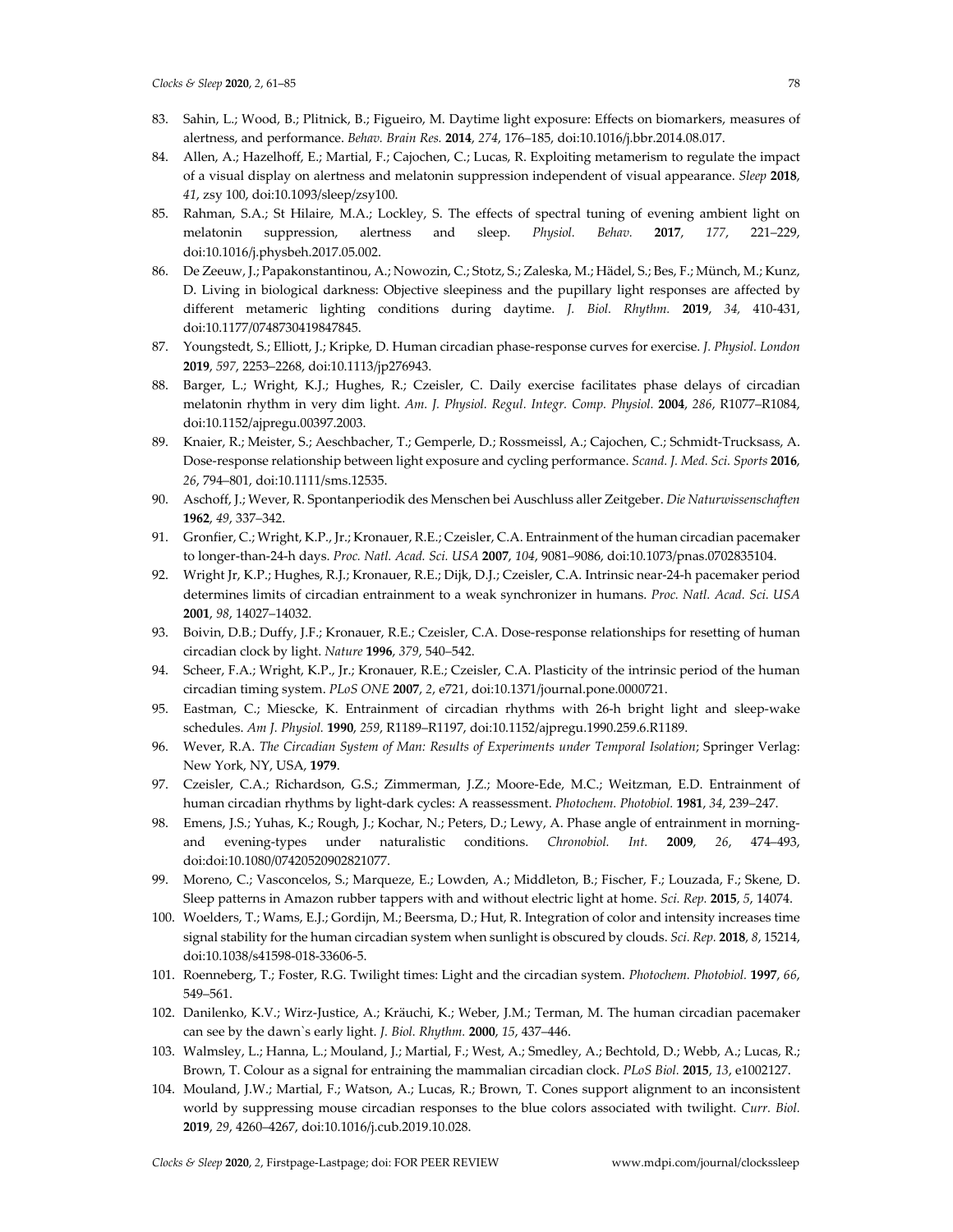- 105. Brainard, G.; Rollag, M.; Hanifin, J.; van den Beld, G.; Sanford, B. The effect of polarized versus nonpolarized light on melatonin regulation in humans. *Photochem. Photobiol.* **2000**, *71*, 766–770, doi:10.1562/0031-8655(2000)071<0766:teopvn>2.0.co;2.
- 106. Dacey, D.; Liao, H.; Peterson, B.; Robinson, F.; Smith, V.; Pokorny, J.; Yau, K.; Gamlin, P. Melanopsinexpressing ganglion cells in primate retina signal colour and irradiance and project to the LGN. *Nature*  **2005**, *433*, 749–754.
- 107. Rüger, M.; Gordijn, M.C.M.; Beersma, D.G.M.; DeVries, B.; Daan, S. Nasal versus temporal illumination of the human retina: Effects on core body temperature, melatonin, and circadian phase. *J. Biol. Rhythm.* **2005**, *20*, 60–70.
- 108. Visser, E.K.; Beersma, D.G.M.; Daan, S. Melatonin suppression by light in humans is maximal when the nasal part of the retina is illuminated. *J. Biol. Rhythm.* **1999**, *14*, 116–121.
- 109. Glickman, G.; Hanifin, J.; Rollag, M.; Wang, J.; Cooper, H.; Brainard, G. Inferior retinal light exposure is more effective than superior retinal exposure in suppressing melatonin in humans. *J. Biol. Rhythm.* **2003**, *18*, 71–79, doi:10.1177/0748730402239678.
- 110. Cajochen, C.; Di Biase, R.; Imai, M. Interhemispheric EEG asymmetries during unilateral bright-light exposure and subsequent sleep in humans. *Am. J. Physiol. Regul. Integr. Comp. Physiol.* **2008**, *294*, R1053– R1060, doi:10.1152/ajpregu.00747.2007.
- 111. Wehr, T.A. Effect of seasonal changes in daylength on human neuroendocrine function. *Horm. Res.* **1998**, *49*, 118–124.
- 112. Rabstein, S.; Burek, K.; Lehnert, M.; Beine, A.; Vetter, C.; Harth, V.; Putzke, S.; Kantermann, T.; Walther, J.; Wang-Sattler, R.; et al. Differences in twenty-four-hour profiles of blue-light exposure between day and night shifts in female medical staff. *Sci. Total Environ.* **2019**, *653*, 1025–1033, doi:10.1016/j.scitotenv.2018.10.293.
- 113. Lowden, A.; Ozturk, G.; Reynolds, A.; Bjorvatn, B. Working Time society consensus statements: Evidence based interventions using light to improve circadian adaptation to working hours. *Ind. Health* **2019**, *57*, 213– 227, doi:10.2486/indhealth.SW-9.
- 114. Boivin, D.B.; Boudreau, P.; James, F.O.; Kin, N.M. Photic resetting in night-shift work: Impact on nurses' sleep. *Chronobiol. Int.* **2012**, *29*, 619–628.
- 115. Nowozin, C.; Wahnschaffe, A.; Rodenbeck, A.; de Zeeuw, J.; Hadel, S.; Kozakov, R.; Schopp, H.; Munch, M.; Kunz, D. Applying melanopic lux to measure biological light effects on melatonin suppression and subjective sleepiness. *Curr. Alzheimer Res.* **2017**, *14*, 1042–1052.
- 116. Lok, R.; Woelders, T.; Gordijn, M.; Hut, R.; Beersma, D.G. White light during daytime does not improve alertness in well-rested individuals. *J. Biol. Rhythm.* **2018**, *33*, 637–648, doi:10.1177/0748730418796036.
- 117. Mure, L.; Vinberg, F.; Hanneken, A.; Panda, S. Functional diversity of human intrinsically photosensitive retinal ganglion cells. *Science* **2019**, *366*, 1251–1255, doi:10.1126/science.aaz0898.
- 118. Kaynezhad, P.; Tachtsidis, I.; Jeffery, G. Optical monitoring of retinal respiration in real time: 670 nm light increases the redox state of mitochondria. *Exp. Eye Res.* **2016**, *152*, 88–93, doi:10.1016/j.exer.2016.09.006.
- 119. Sivapathasuntharam, C.; Sivaprasad, S.; Hogg, C.; Jeffery, G. Improving mitochondrial function significantly reduces the rate of age related photoreceptor loss. *Exp. Eye Res.* **2019**, *185*, 107691, doi:10.1016/j.exer.2019.107691.
- 120. Chang, A.; Santhi, N.; St Hilaire, M.; Gronfier, C.; Bradstreet, D.; Duffy, J.; Lockley, S.; Kronauer, R.; Czeisler, C. Human responses to bright light of different durations. *J. Physiol. London* **2012**, *590*, 3103–3112, doi:10.1113/jphysiol.2011.226555.
- 121. Spitschan, M.; Bock, A.; Ryan, J.; Frazzetta, G.; Brainard, D.; Aguirre, G. The human visual cortex response to melanopsin-directed stimulation is accompanied by a distinct perceptual experience. *Proc. Natl. Acad. Sci. USA* **2017**, *114*, 12291–12296.
- 122. Faulkner, S.; Bee, P.; Meyer, N.; Dijk, D.; Drake, R. Light therapies to improve sleep in intrinsic circadian rhythm sleep disorders and neuro-psychiatric illness: A systematic review and meta-analysis. *Sleep Med. Rev.* **2019**, *46*, 108–123, doi:10.1016/j.smrv.2019.04.012.
- 123. Geoffroy, P.; Schroder, C.; Reynaud, E.; Bourgin, P. Efficacy of light therapy versus antidepressant drugs, and of the combination versus monotherapy, in major depressive episodes: A systematic review and metaanalysis. *Sleep Med. Rev.* **2019**, *48*, 101213, doi:10.1016/j.smrv.2019.101213.
- 124. Gottlieb, J.; Benedetti, F.; Geoffroy, P.; Henriksen, T.; Lam, R.; Murray, G.; Phelps, J.; Sit, D.; Swartz, H.; Crowe, M.; et al. The chronotherapeutic treatment of bipolar disorders: A systematic review and practice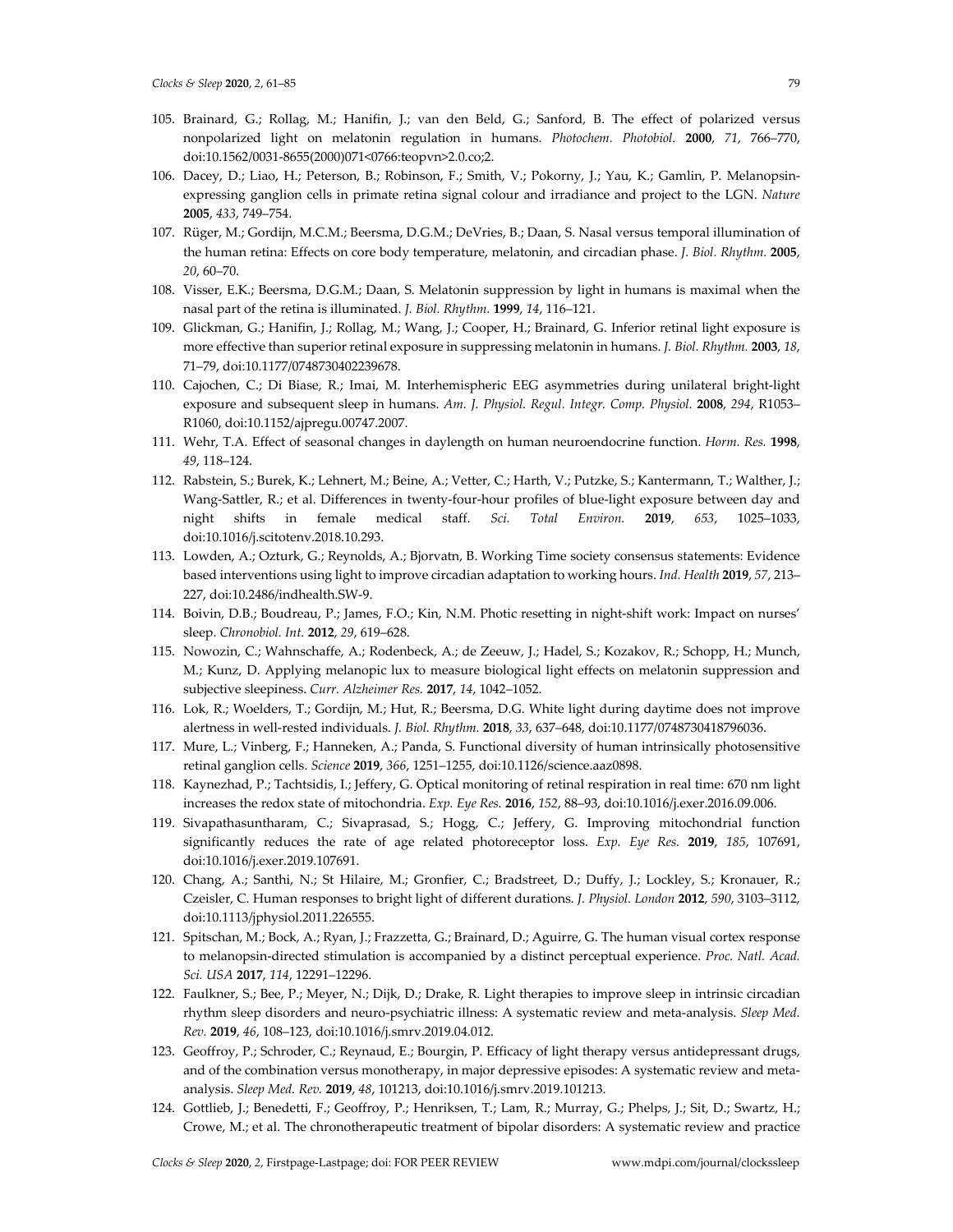recommendations from the ISBD task force on chronotherapy and chronobiology. *Bipolar. Disord.* **2019**, *21*, 741-773, doi:10.1111/bdi.12847.

- 125. Penders, T.; Stanciu, C.; Schoemann, A.; Ninan, P.; Bloch, R.; Saeed, S. Bright light therapy as augmentation of pharmacotherapy for treatment of depression: A systematic review and meta-analysis. *Prim. Care Companion CNS Disord.* **2016**, *18*, doi:10.4088/pcc.15r01906.
- 126. Beaulieu, C.; Rufiange, M.; Dumont, M.; Lachapelle, P. Modulation of ERG retinal sensitivity parameters with light environment and photoperiod. *Doc. Ophthalmol.* **2009**, *118*, 89–99.
- 127. Danilenko, K.; Plisov, I.; Wirz-Justice, A.; Hebert, M. Human retinal light sensitivity and melatonin rhythms following four days in near darkness. *Chronobiol. Int.* **2009**, *26*, 93–107, doi:10.1080/07420520802689814.
- 128. Kawasaki, A.; Wisniewski, S.; Healey, B.; Pattyn, N.; Kunz, D.; Basner, M.; Munch, M. Impact of long-term daylight deprivation on retinal light sensitivity, circadian rhythms and sleep during the Antarctic winter. *Sci. Rep.* **2018**, *8*, 16185, doi:10.1038/s41598-018-33450-7.
- 129. Owen, J.; Arendt, J. Melatonin suppression in human subjects by bright and dim light in antarctica: Time and season-dependent effects. *Neurosci. Lett.* **1992**, *137*, 181–184.
- 130. Jasser, S.A.; Hanifin, J.; Rollag, M.; Brainard, G. Dim light adaptation attenuates acute melatonin suppression in humans. *J. Biol. Rhythm.* **2006**, *21*, 394–404, doi:10.1177/0748730406292391.
- 131. Hébert, M.; Martin, S.K.; Eastman, C.I. The effects of prior light history on the suppression of melatonin by light in humans. *J. Pineal Res.* **2002**, *33*, 198–203.
- 132. Chang, A.; Scheer, F.; Czeisler, C.; Aeschbach, D. Direct effects of light on alertness, vigilance, and the waking electroencephalogram in humans depend on prior light history. *Sleep* **2013**, *36*, 1239–1246.
- 133. Chakraborty, R.; Ostrin, L.; Nickla, D.; Iuvone, P.; Pardue, M.; Stone, R. Circadian rhythms, refractive development, and myopia. *Ophthalmic Physiol. Opt.* **2018**, *38*, 217–245, doi:10.1111/opo.12453.
- 134. Riemersma-van der Lek, R.F.; Swaab, D.F.; Twisk, J.; Hol, E.M.; Hoogendijk, W.J.G.; Van Someren, E.J.W. Effect of bright light and melatonin on cognitive and noncognitive function in elderly residents of group care facilities: A randomized controlled trial. *JAMA* **2008**, *299*, 2642–2655, doi:10.1001/jama.299.22.2642.
- 135. Bromundt, V.; Wirz-Justice, A.; Boutellier, M.; Winter, S.; Haberstroh, M.; Terman, M.; Munch, M. Effects of a dawn-dusk simulation on circadian rest-activity cycles, sleep, mood and well-being in dementia patients. *Exp. Gerontol.* **2019**, *124*, 110641, doi:10.1016/j.exger.2019.110641.
- 136. Wahnschaffe, A.; Nowozin, C.; Haedel, S.; Rath, A.; Appelhof, S.; Munch, M.; Kunz, D. Implementation of dynamic lighting in a nursing home: Impact on agitation but not on rest-activity patterns. *Curr. Alzheimer Res.* **2017**, *14*, 1076–1083.
- 137. Figueiro, M.; Plitnick, B.; Roohan, C.; Sahin, L.; Kalsher, M.; Rea, M. Effects of a tailored lighting intervention on sleep quality, rest-activity, mood, and behavior in older adults with Alzheimer disease and related dementias: A randomized clinical trial. *Clin. Sleep Med.* **2019**, *15*, 1757–1767, doi:10.5664/jcsm.8078.
- 138. Figueiro, M.; Plitnick, B.; Lok, A.; Jones, G.; Higgins, P.; Hornick, T.; Rea, M.S. Tailored lighting intervention improves measures of sleep, depression, and agitation in persons with Alzheimer's disease and related dementia living in long-term care facilities. *Clin. Interv. Aging* **2014**, *9*, 1527–1537.
- 139. Fargason, R.; Fobian, A.; Hablitz, L.; Paul, J.; White, B.; Cropsey, K.; Gamble, K. Correcting delayed circadian phase with bright light therapy predicts improvement in ADHD symptoms: A pilot study. *J. Psychiatr. Res.* **2017**, *91*, 105–110, doi:10.1016/j.jpsychires.2017.03.004.
- 140. Bromundt, V.; Wirz-Justice, A.; Kyburz, S.; Opwis, K.; Dammann, G.; Cajochen, C. Circadian sleep-wake cyles, well-being, and light therapy in borderline personality disorder. *J. Pers. Disord.* **2012**, *27*, 680–696, doi:10.1521/pedi\_2012\_26\_057.
- 141. Rutten, S.; Vriend, C.; van den Heuvel, O.; Smit, J.; Berendse, H.; van der Werf, Y. Bright light therapy in Parkinson's disease: An overview of the background and evidence. *Parkinson's Dis.* **2012**, *2012:*767105, doi:10.1155/2012/767105.
- 142. Smilowska, K.; van Wamelen, J.; Schoutens, A.; Meinders, M.; Bloem, B. Blue light therapy glasses in Parkinson's disease: patients' experience. *Parkinson's Dis.* **2019**, *2019*, 1906271, doi:10.1155/2019/1906271.
- 143. Burkhalter, H.; Wirz-Justice, A.; Denhaerynck, K.; Fehr, T.; Steiger, J.; Venzin, R.; Cajochen, C.; Weaver, T.; De Geest, S. The effect of bright light therapy on sleep and circadian rhythms in renal transplant recipients: A pilot randomized, multicentre wait-list controlled trial. *Transpl. Int.* **2015**, *28*, 59–70, doi:10.1111/tri.12443.
- 144. Johnson, J.; Garland, S.; Carlson, L.; Savard, J.; Simpson, J.; Ancoli-Israel, S.; Campbell, T. Bright light therapy improves cancer-related fatigue in cancer survivors: A randomized controlled trial. *J. Cancer Surviv.*  **2018**, *12*, 206–215, doi:10.1007/s11764-017-0659-3.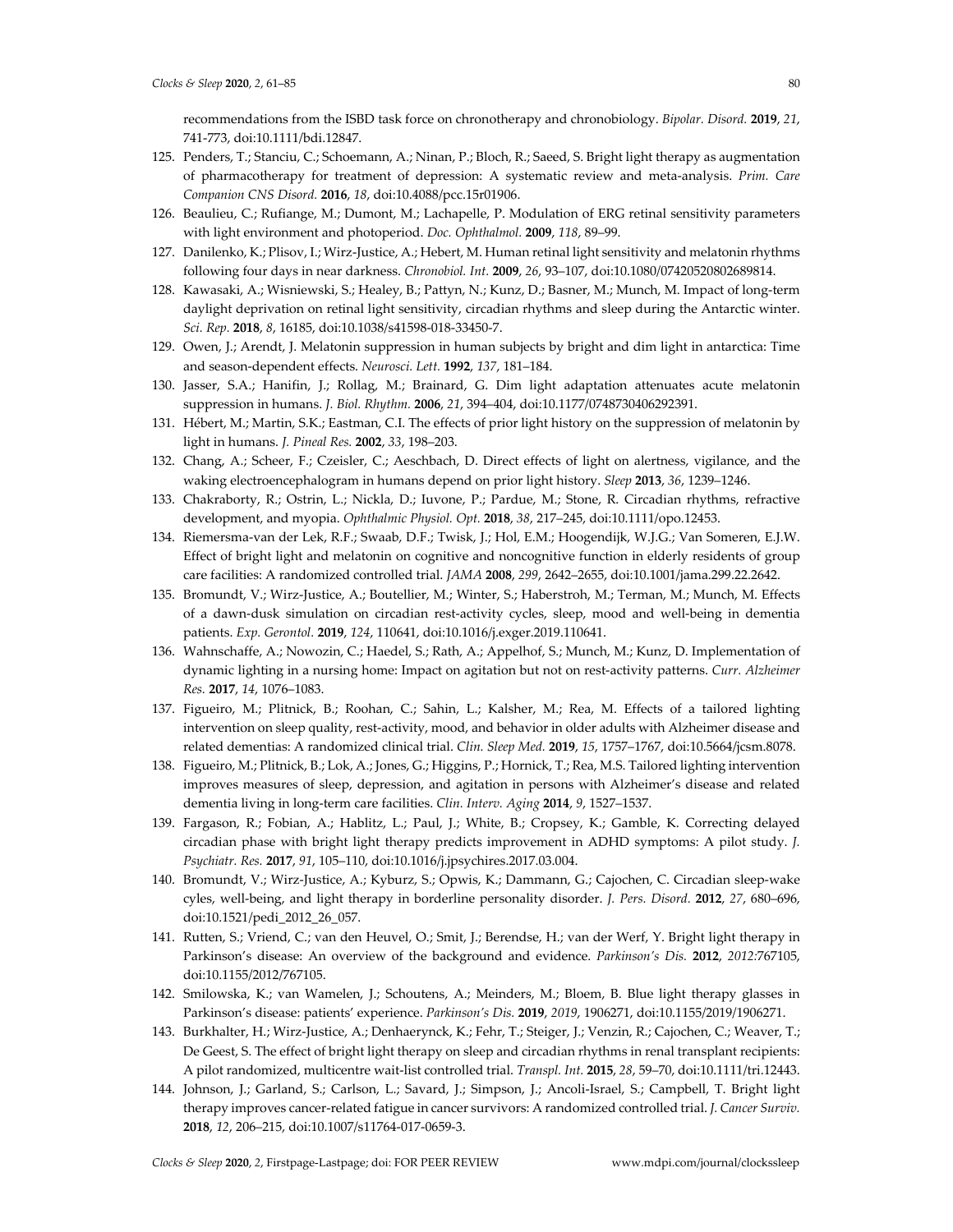- 145. Wirz-Justice, A.; Graw, P.; Kräuchi, K.; Sarrafzadeh, A.; English, J.; Arendt, J.; Sand, L. Natural' light treatment of seasonal affective disorder. *J. Affect. Disord.* **1996**, *37*, 109–120.
- 146. Gbyl, K.; Ostergaard Madsen, H.; Dunker Svendsen, S.; Petersen, P.; Hageman, I.; Volf, C.; Martiny, K. Depressed patients hospitalized in southeast-facing rooms are discharged earlier than patients in Northwest-facing rooms. *Neuropsychobiology* **2016**, *74*, 193–201, doi:10.1159/000477249.
- 147. Gbyl, K.; Ostergaard Madsen, H.; Dunker Svendsen, S.; Petersen, P.; Hageman, I.; Volf, C.; Martiny, K. Erratum. *Neuropsychobiology* **2017**, *75*, 52, doi:10.1159/000480467.
- 148. Benedetti, F.; Colombo, C.; Barbini, B.; Campori, E.; Smeraldi, E. Morning sunlight reduces length of hospitalization in bipolar depression. *J. Affect. Disord.* **2001**, *62*, 221–223, doi:10.1016/s0165-0327(00)00149-x.
- 149. Gimenez, M.; Geerdinck, L.; Versteylen, M.; Leffers, P.; Meekes, G.; Herremans, H.; de Ruyter, B.; Bikker, J.; Kuijpers, P.; Schlangen, L. Patient room lighting influences on sleep, appraisal and mood in hospitalized people. *J. Sleep Res.* **2017**, *26*, 236–246.
- 150. Luetz, A.; Grunow, J.; Morgeli, R.; Rosenthal, M.; Weber-Carstens, S.; Weiss, B.; Spies, C. Innovative ICU solutions to prevent and reduce delirium and post-intensive care unit syndrome. *Semin. Respir. Crit. Care Med.* **2019**, *40*, 673–686, doi:10.1055/s-0039-1698404.
- 151. Beauchemin, K.M.; Hays, P. Dying in the dark: Sunshine, gender and outcomes in myocardial infarction. *J. R. Soc. Med.* **1998**, *91*, 352–354, doi:10.1177/014107689809100703.
- 152. Ritchie, H.; Stothard, E.; Wright, K.J. Entrainment of the human circadian clock to the light-dark cycle and its impact on patients in the ICU and nursing home settings. *Curr. Pharma. Des.* **2015**, *21*, 3438–3442, doi:10.2174/1381612821666150706111155.
- 153. Munch, M.; Schmieder, M.; Bieler, K.; Goldbach, R.; Fuhrmann, T.; Zumstein, N.; Vonmoos, P.; Scartezzini, J.; Wirz-Justice, A.; Cajochen, C. Bright light delights: Effects of daily light exposure on emotions, restactivity cycles, sleep and melatonin secretion in severely demented patients. *Curr. Alzheimer Res.* **2017**, *14*, 1063–1075.
- 154. Gies, P.; van Deventer, E.; Green, A.; Sinclair, C.; Tinker, R. Review of the global solar UV index 2015 workshop report. *Health Phys.* **2018**, *114*, 84–90, doi:10.1097/hp.0000000000000742.
- 155. Lanca, C.; Teo, A.; Vivagandan, A.; Htoon, H.; Najjar, R.; Spiegel, D.; Pu, S.; Saw, S. The effects of different outdoor environments, sunglasses and hats on light levels: Implications for myopia prevention. *Transl. Vis.Sci. Technol.* **2019**, *8*, 7, doi:10.1167/tvst.8.4.7.
- 156. Phillips, A.; Vidafar, P.; Burns, A.; McGlashan, E.; Anderson, C.; Rajaratnam, S.; Lockley, S.; Cain, S. High sensitivity and interindividual variability in the response of the human circadian system to evening light. *Proc. Natl. Acad. Sci. USA* **2019**, *116*, 12019–12024, doi:10.1073/pnas.1901824116.
- 157. McGlashan, E.; Poudel, G.; Vidafar, P.; Drummond, S.; Cain, S. Imaging individual differences in the response of the human suprachiasmatic area to light. *Front. Neurol.* **2018**, *9*, 1022, doi:10.3389/fneur.2018.01022.
- 158. Watson, L.; Phillips, A.K.; Hosken, I.; McGlashan, E.; Anderson, C.; Lack, L.; Lockley, S.; Rajaratnam, S.M.; Cain, S. Increased sensitivity of the circadian system to light in delayed sleep-wake phase disorder. *J. Physiol. London* **2018**, *596*, 6249–6261, doi:10.1113/jp275917.
- 159. Akacem, L.; Wright, K., Jr.; LeBourgeois, M. Sensitivity of the circadian system to evening bright light in preschool-age children. *Physiol. Rep.* **2018**, *6*, e13617, doi:10.14814/phy2.13617.
- 160. Higuchi, S.; Nagafuchi, Y.; Lee, S.I.; Harada, T. Influence of light at night on melatonin suppression in children. *J. Clin. Endocrinol. Metab.* **2014**, *99*, 3298–3303, doi:10.1210/jc.2014-1629.
- 161. Nagare, R.; Rea, M.S.; Plitnick, B.; Figueiro, M. Nocturnal melatonin suppression by adolescents and adults for different levels, spectra, and durations of light exposure. *J. Biol. Rhythm.* **2019**, *34*, 178–194, doi:10.1177/0748730419828056.
- 162. Chellappa, S.; Bromundt, V.; Frey, S.; Steinemann, A.; Schmidt, C.; Schlote, T.; Goldblum, D.; Cajochen, C. Association of intraocular cataract lens replacement with circadian rhythms, cognitive function, and sleep in older adults. *JAMA Ophthalmol.* **2019**, *137,* 878-885, doi:10.1001/jamaophthalmol.2019.1406.
- 163. Turner, P.L.; Mainster, M.A. Circadian photoreception: Ageing and the eye's important role in systemic health. *Br. J. Ophthalmol.* **2008**, *92*, 1439–1444, doi:10.1136/bjo.2008.141747.
- 164. Münch, M.; Ladaique, M.; Roemer, S.; Hashemi, K.; Kawasaki, A. Melanopsin-mediated acute light responses measured in winter and in summer: Seasonal variations in adults with and without cataracts. *Front. Neurol.* **2017**, *8*, 464.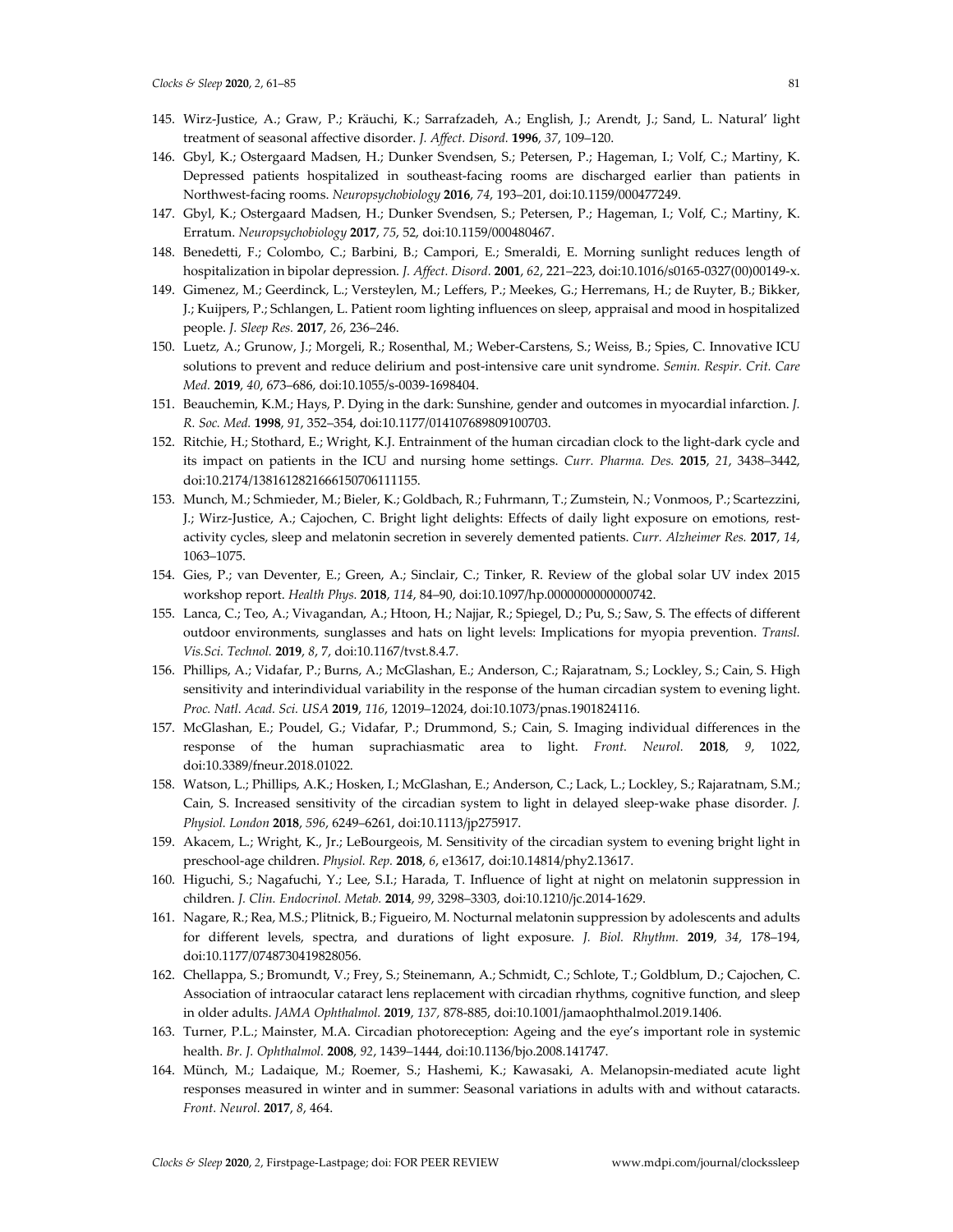- 165. Najjar, R.; Chiquet, C.; Teikari, P.; Cornut, P.; Claustrat, B.; Denis, P.; Cooper, H.; Gronfier, C. Aging of nonvisual spectral sensitivity to light in humans: Compensatory mechanisms? *PLoS ONE* **2014**, *9*, e85837.
- 166. Daneault, V.; Vandewalle, G.; Hébert, M.; Teikari, P.; Mure, L.; Doyon, J.; Gronfier, C.; Cooper, H.; Dumont, M.; Carrier, J. Does pupil constriction under blue and green monochromatic light exposure change with age? *J. Biol. Rhythm.* **2012**, *27*, 257–264, doi:10.1177/0748730412441172.
- 167. Park, J.; Moura, A.; Raza, A.; Rhee, D.; Kardon, R.; Hood, D. Toward a clinical protocol for assessing rod, cone, and melanopsin contributions to the human pupil response. *Invest. Ophthalmol. Vis. Sci.* **2011**, *52*, 6624– 6635.
- 168. Wang, B.; Shen, C.; Zhang, L.; Qi, L.; Yao, L.; Chen, J.; Yang, G.; Chen, T.; Zhang, Z. Dark adaptationinduced changes in rod, cone and intrinsically photosensitive retinal ganglion cell (ipRGC) sensitivity differentially affect the pupil light response (PLR). *Graefes Arch. Clin. Exp. Ophthalmol.* **2015**, *253*, 1997–2005, doi:10.1007/s00417-015-3137-5.
- 169. Yuhas, P.; Shorter, P.; McDaniel, E.; Earley, M.; Hartwick, A. Blue and red light-evoked pupil responses in photophobic subjects with TBI. *Optom. Vis. Sci.* **2017**, *94*, 108–117, doi:10.1097/opx.0000000000000934.
- 170. Kardon, R.; Hong, S.; Kawasaki, A. Entrance pupil size predicts retina illumination in darkly pigmented eyes but not lightly pigmented eyes. *Invest. Ophthalmol. Vis. Sci.* **2013**, *54*, 5559–5567.
- 171. Kankipati, L.; Girkin, C.; Gamlin, P. The post-illumination pupil response is reduced in glaucoma patients. *Invest. Ophthalmol. Vis. Sci.* **2011**, *52*, 2287–2292, doi:10.1167/iovs.10-6023.
- 172. Münch, M.; Léon, L.; Collomb, S.; Kawasaki, A. Comparison of acute non-visual bright light responses in patients with optic nerve disease, glaucoma and healthy controls. *Sci. Rep.* **2015**, *5*, 15185.
- 173. Rukmini, A.; Milea, D.; Baskaran, M.; How, A.; Perera, S.; Aung, T.; Gooley, J. Pupillary responses to highirradiance blue light correlate with glaucoma severity. *Ophthalmology* **2015**, *122*, 1777–1785, doi:10.1016/j.ophtha.2015.06.002.
- 174. Perez-Rico, C.; de la Villa, P.; Arribas-Gomez, I.; Blanco, R. Evaluation of functional integrity of the retinohypothalamic tract in advanced glaucoma using multifocal electroretinography and light-induced melatonin suppression. *Exp. Eye Res.* **2010**, *91*, 578–583.
- 175. Maynard, M.; Zele, A.; Feigl, B. Melanopsin-mediated post-illumination pupil response in early age-related macular degeneration. *Invest. Ophthalmol. Vis. Sci.* **2015**, *56*, 6906–6913, doi:10.1167/iovs.15-17357.
- 176. Barboni, M.T.S.; Bueno, C.; Nagy, B.; Maia, P.; Vidal, K.; Alves, R.; Reiter, R.J.; do Amaral, F.; Cipolla-Neto, J.; Ventura, D. Melanopsin system dysfunction in Smith-Magenis syndrome patients. *Invest. Ophthalmol. Vis. Sci.* **2018**, *59*, 362–369, doi:10.1167/iovs.17-22612.
- 177. Bullock, B.; McGlashan, E.M.; Burns, A.; Lu, B.; Cain, S. Traits related to bipolar disorder are associated with an increased post-illumination pupil response. *Psychiatry Res.* **2019**, *278*, 35–41, doi:10.1016/j.psychres.2019.05.025.
- 178. Roecklein, K.; Wong, P.; Ernecoff, N.; Miller, M.; Donofry, S.; Kamarck, M.; Wood-Vasey, W.; Franzen, P. The post illumination pupil response is reduced in seasonal affective disorder. *Psychiatry Res.* **2013**, *210*, 150–158, doi:10.1016/j.psychres.2013.05.023.
- 179. Dumpala, S.; Zele, A.; Feigl, B. Outer retinal structure and function deficits contribute to circadian disruption in patients with type 2 diabetes. *Invest. Ophthalmol. Vis. Sci.* **2019**, *60*, 1870–1878, doi:10.1167/iovs.18-26297.
- 180. McGlashan, E.; Nandam, L.; Vidafar, P.; Mansfield, D.; Rajaratnam, S.; Cain, S. The SSRI citalopram increases the sensitivity of the human circadian system to light in an acute dose. *Psychopharmacology* **2018**, *235*, 3201–3209, doi:10.1007/s00213-018-5019-0.
- 181. Turco, M.; Biscontin, A.; Corrias, M.; Caccin, L.; Bano, M.; Chiaromanni, F.; Salamanca, M.; Mattei, D.; Salvoro, C.; Mazzotta, G.; et al. Diurnal preference, mood and the response to morning light in relation to polymorphisms in the human clock gene PER3. *Sci. Rep.* **2017**, *7*, 6967, doi:10.1038/s41598-017-06769-w.
- 182. Azzi, A.; Dallmann, R.; Casserly, A.; Rehrauer, H.; Patrignani, A.; Maier, B.; Kramer, A.; Brown, S. Circadian behavior is light-reprogrammed by plastic DNA methylation. *Nat. Neurosci.* **2014**, *17*, 377–382.
- 183. Roecklein, K.; Rohan, K.; Duncan, W.; Rollag, M.; Rosenthal, N.; Lipsky, R.; Provencio, I. A missense variant (P10L) of the melanopsin (OPN4) gene in seasonal affective disorder. *J. Affect. Disord.* **2009**, *114*, 279–285.
- 184. Lee, S.; Hida, A.; Tsujimura, S.; Morita, T.; Mishima, K.; Higuchi, S. Association between melanopsin gene polymorphism (I394T) and pupillary light reflex is dependent on light wavelength. *J. Physiol. Anthropol.*  **2013**, *32*, 16, doi:10.1186/1880-6805-32-16.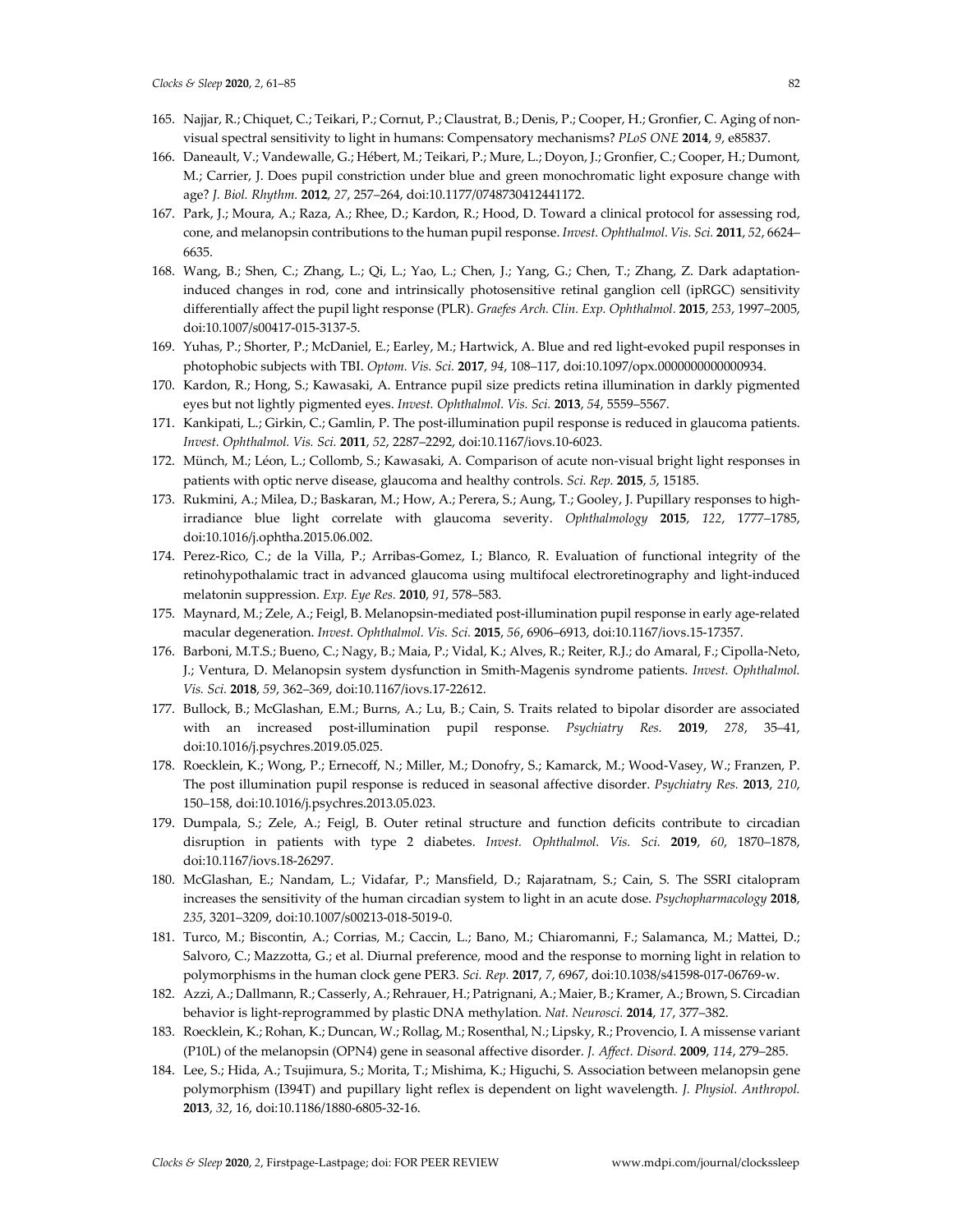- 185. Pereira, D.; Tufik, S.; Louzada, F.; Benedito-Silva, A.; Lopez, A.R.; Lemos, N.; Korczak, A.; D'Almeida, V.; Pedrazzoli, M. Association of the length polymorphism delayed sleep-phase syndrome: Does in the human Per3 gene with the latitude have an influence upon it? *Sleep* **2005**, *28*, 29–32.
- 186. Mendes, M.; Darling, A.; Hart, K.; Morse, S.; Murphy, R.J.; Lanham-New, S. Impact of high latitude, urban living and ethnicity on 25-hydroxyvitamin D status: A need for multidisciplinary action? *J. Steroid Biochem. Mol. Biol.* **2019**, *188*, 95–102, doi:10.1016/j.jsbmb.2018.12.012.
- 187. Grant, W.; Bhattoa, H.; Pludowski, P. Determinants of Vitamin D Deficiency From Sun Exposure: A Global Perspective. In *Vitamin D,* 4<sup>th</sup> ed.; Feldman, D., Ed.; Academic Press: New York, NY, USA, 2018; pp. 79–90.
- 188. Darling, A.; Hart, K.; Arber, S.; Berry, J.; Morgan, P.; Middleton, B.; SA, L.-N.; Skene, D. 25-Hydroxyvitamin D status, light exposure and sleep quality in UK dwelling South Asian and Caucasian postmenopausal women. *J. Steroid Biochem. Mol. Biol.* **2019**, *189*, 265–273, doi:10.1016/j.jsbmb.2019.01.020.
- 189. van der Meijden, W.; Van Someren, J.; Te Lindert, B.; Bruijel, J.; van Oosterhout, F.; Coppens, J.; Kalsbeek, A.; Cajochen, C.; Bourgin, P.; Van Someren, E. Individual differences in sleep timing relate to melanopsinbased phototransduction in healthy adolescents and young adults. *Sleep* **2016**, *39*, 1305–1310.
- 190. Leger, D.; Bayon, V.; Elbaz, M.; Philip, P.; Choudat, D. Underexposure to light at work and its dissociation to insomnia and sleepiness: A cross-sectional study of 13'296 workers of one transportation company. *J. Psychosom. Res.* **2011**, *70*, 29–36.
- 191. Rufiange, M.; Beaulieu, C.; Lachapelle, P.; Dumont, M. Circadian light sensitivity and rate of retinal dark adaptation in indoor and outdoor workers. *J. Biol. Rhythm.* **2007**, *22*, 454–457.
- 192. Daugaard, S.; Markvart, J.; Bonde, J.; Christoffersen, J.; Garde, A.; Hansen, A.; Schlunssen, V.; Vestergaard, J.; Vistisen, H.; Kolstad, H. Light exposure during days with night, outdoor, and indoor work. *Ann. Work Expo. Health* **2019**, *63*, 651–665, doi:10.1093/annweh/wxy110.
- 193. Chellappa, S.; Steiner, R.; Oelhafen, P.; Cajochen, C. Sex differences in light sensitivity impact on brightness perception, vigilant attention and sleep in humans. *Sci. Rep.* **2017**, *7*, 14215, doi:10.1038/s41598-017-13973-1.
- 194. Abramov, I.; Gordon, J.; Feldman, O.; Chavarga, A. Sex and vision II: Color appearance of monochromatic lights. *Biol. Sex Differ.* **2012**, *3*, 21, doi:10.1186/2042-6410-3-21.
- 195. Rao, S.; Chun, C.; Fan, J.; Kofron, J.; Yang, M.B.; Hegde, R.; Ferrara, N.; Copenhagen, D.; Lang, R. A direct and melanopsin-dependent fetal light response regulates mouse eye development. *Nature* **2013**, *494*, 243– 246, doi:10.1038/nature11823.
- 196. Cambras, T.; Canal, M.; Cernuda-Cernuda, R.; Garcia-Fernandez, J.; Diez-Noguera, A. Darkness during early postnatal development is required for normal circadian patterns in the adult rat. *Chronobiol. Int.* **2015**, *32*, 178–186, doi:10.3109/07420528.2014.960048.
- 197. Kerkhof, G.; Korving, H.; Willemse-vd Geest, H.; Rietveld, W. Diurnal differences between morning-type and evening-type subjects in self-rated alertness, body temperature and the visual and auditory evoked potential. *Neurosci. Lett.* **1980**, *1*, 11–15.
- 198. Horne, J.A.; Östberg, O. A self-assessment questionnaire to determine morningness-eveningness in human circadian rhythms. *Int. J. Chronobiol.* **1976**, *4*, 97–110.
- 199. Porcheret, K.; Wald, L.; Fritschi, L.; Gerkema, M.; Gordijn, M.; Merrrow, M.; Rajaratnam, S.; Rock, D.; Sletten, T.; Warman, G.; et al. Chronotype and environmental light exposure in a student population. *Chronobiol. Int.* **2018**, *35,* 1365-1374, doi:10.1080/07420528.2018.1482556.
- 200. Roenneberg, T. Having trouble typing? What on earth Is chronotype? *J. Biol. Rhythm.* **2015**, *30*, 487–491, doi:10.1177/0748730415603835.
- 201. Roenneberg, T.; Wirz-Justice, A.; Merrow, M. Life between clocks: Daily temporal patterns of human chronotypes. *J. Biol. Rhythm.* **2003**, *18*, 80–90.
- 202. Goulet, G.; Mongrain, V.; Desrosiers, C.; Paquet, J.; Dumont, M. Daily light exposure in morning-type and evening-type individuals. *J. Biol. Rhythm.* **2007**, *22*, 151–158, doi:10.1177/0748730406297780.
- 203. Shochat, T.; Santhi, N.; Herer, P.; Flavell, S.; Skeldon, A.; Dijk, D. Sleep timing in late autumn and late spring associates with light exposure rather than sun time in college students. *Front. Neurosci.* **2019**, *13*, 882, doi:10.3389/fnins.2019.00882.
- 204. Dumont, M.; Blais, H.; Roy, J.; Paquet, J. Controlled patterns of daytime light exposure improve circadian adjustment in simulated night work. *J. Biol. Rhythm.* **2009**, *24*, 427–437, doi:10.1177/0748730409343795.
- 205. Matusiak, B.S.; Klöckner, C.A. How we evaluate the view out through the window. *Archit. Sci. Rev.* **2016**, *59*, 203–211, doi:10.1080/00038628.2015.1032879.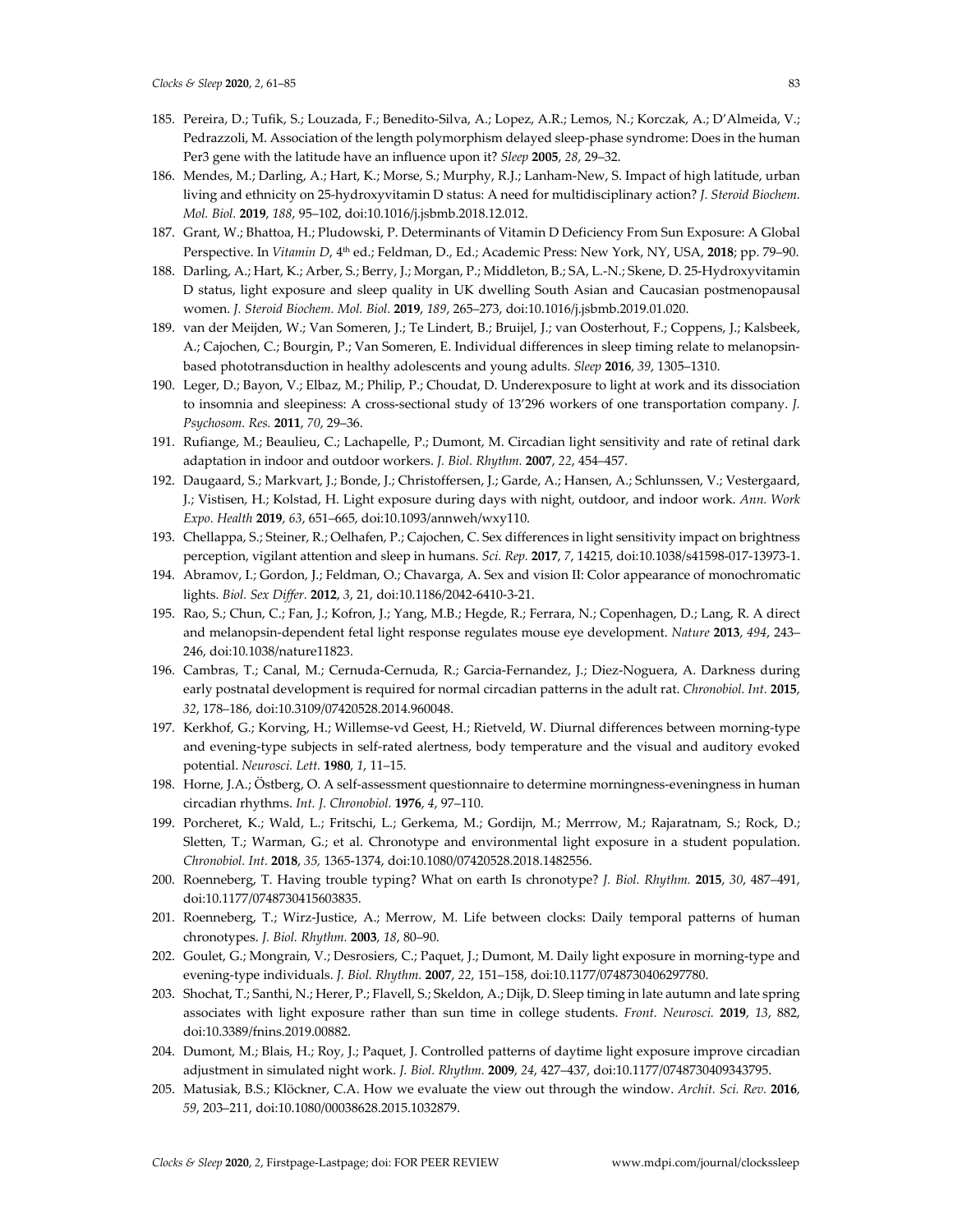- 206. Ulrich, R. Biophilia, biophobia, and natural landscapes. In *The Biophilia Hypothesis*; Kellert, S.R.,Wilson, E., Ed.; Island Press: Washington, DC, USA, **1993**; pp. 73–137.
- 207. Vondrasova, D.; Hajek, I.; Illnerova, H. Exposure to long summer days affects the human melatonin and cortisol rhythms. *Brain Res.* **1997**, *759*, 166–170, doi:10.1016/s0006-8993(97)00358-2.
- 208. Hadlow, N.; Brown, S.; Wardrop, R.; Conradie, J.; Henley, D. Where in the world? Latitude, longitude and season contribute to the complex co-ordinates determining cortisol levels. *Clin. Endocrinol. Oxf* **2018**, *89*, 299–307, doi:10.1111/cen.13754.
- 209. Eastman, C.I. Natural summer and winter sunlight exposure patterns in seasonal affective disorder. *Physiol. Behav.* **1990**, *48*, 611–616.
- 210. Graw, P.; Recker, S.; Sand, L.; Kräuchi, K.; Wirz-Justice, A. Winter and summer outdoor light exposure in women with and without seasonal affective disorder. *J. Affect. Disord.* **1999**, *56*, 163–169.
- 211. Hadlow, N.; Brown, S.; Wardrop, R.; Henley, D. The effects of season, daylight saving and time of sunrise on serum cortisol in a large population. *Chronobiol. Int.* **2014**, *31*, 243–251, doi:10.3109/07420528.2013.844162.
- 212. Roenneberg, T.; Wirz-Justice, A.; Skene, D.J.; Ancoli-Israel, S.; Wright, K.P.; Dijk, D.J.; Zee, P.; Gorman, M.R.; Winnebeck, E.; Klerman, E. Why should we abolish daylight saving time? *J. Biol. Rhythm.* **2019**, *34*, 227–230, doi:10.1177/0748730419854197.
- 213. Roenneberg, T.; Winnebeck, E.; Klerman, E. Daylight saving time and artificial time zones-a battle between biological and social times. *Front. Physiol.* **2019**, *10*, 944, doi:10.3389/fphys.2019.00944.
- 214. Kantermann, T.; Juda, M.; Merrow, M.; Roenneberg, T. The human circadian clock's seasonal adjustment is disrupted by daylight saving time. *Curr. Biol.* **2007**, *17*, 1996–2000, doi:10.1016/j.cub.2007.10.025.
- 215. Borisenkov, M.; Tserne, T.; Panev, A.; Kuznetsova, E.; Petrova, N.; Timonin, V.; Kolomeichuk, S.; Vinogradova, I.; Kovyazina, M.; Khokhlov, N.; et al. Seven-year survey of sleep timing in Russian children and adolescents: Chronic 1-h forward transition of social clock is associated with increased social jetlag and winter pattern of mood seasonality. *Biol. Rhythm. Res.* **2017**, *48*, 3–12, doi:10.1080/09291016.2016.1223778.
- 216. Andersen, M. Unweaving the human response in daylighting design. *Build. Environ.* **2015**, *91*, 101–117, doi:10.1016/j.buildenv.2015.03.014.
- 217. van Duijnhoven, J.; Aarts, M.P.; Aries, M.B.; Rosemann, A.; Kort, H. Systematic review on the interaction between office light conditions and occupational health: Elucidating gaps and methodological issues. *Indoor Built Environ.* **2019**, *28*, 152–174, doi:10.1177/1420326x17735162.
- 218. Dubois, M.; Cantin, F.; Johnsen, K. The effect of coated glazing on visual perception: A pilot study using scaleamodels. *Lighting Res. Technol.* **2007**, *39*, 283–304, doi:10.1177/1477153507080074.
- 219. Dong, B.; Prakash, V.; Feng, F.; O'Neill, Z. A review of smart building sensing system for better indoor environment control. *Energy Build.* **2019**, *199*, 29–46, doi:10.1016/j.enbuild.2019.06.025.
- 220. Pasanen, T.; Tyrvainen, L.; Korpela, K. The relationship between perceived health and physical activity indoors, outdoors in built environments, and outdoors in nature. *Appl. Psychol. Health Well Being* **2014**, *6*, 324–346, doi:10.1111/aphw.12031.
- 221. Takayama, N.; Korpela, K.; Lee, J.; Morikawa, T.; Tsunetsugu, Y.; Park, B.J.; Li, Q.; Tyrvainen, L.; Miyazaki, Y.; Kagawa, T. Emotional, restorative and vitalizing effects of forest and urban environments at four sites in Japan. *Int. J. Environ. Res. Public Health* **2014**, *11*, 7207–7230, doi:10.3390/ijerph110707207.
- 222. Donovan, G.; Gatziolis, D.; Douwes, J. Relationship between exposure to the natural environment and recovery from hip or knee arthroplasty: A New Zealand retrospective cohort study. *BMJ. Open* **2019**, *9*, e029522, doi:10.1136/bmjopen-2019-029522.
- 223. Nang, E.; Abuduxike, G.; Posadzki, P.; Divakar, U.; Visvalingam, N.; Nazeha, N.; Dunleavy, G.; Christopoulos, G.; Soh, C.; Jarbrink, K.; et al. Review of the potential health effects of light and environmental exposures in underground workplaces. *Tunn. Undergr. Space Technol.* **2019**, *84*, 201–209, doi:10.1016/j.tust.2018.11.022.
- 224. Spitschan, M.; Stefani, O.; Blattner, P.; Gronfier, C.; Lockley, S.; Lucas, R. How to report light exposure in human chronobiology and sleep research experiments. *Clocks Sleep* **2019**, *1*, 280–289.
- 225. International Commissoin on Illumination. *CIE System for Metrology of Optical Radiation for ipRGC-Influenced Responses to Light*; CIE: Vienna, Austria, **2018**.
- 226. World Health Organization. Implementation framework for phase VII (2019–2014) of the WHO European Healthy Cities Network: Goals, Requirements and Strategic Approaches. Available online: http://www.euro.who.int/en/health-topics/environment-and-health/urban-health/who-european-healthycities-network (accessed on 10 October 2019).